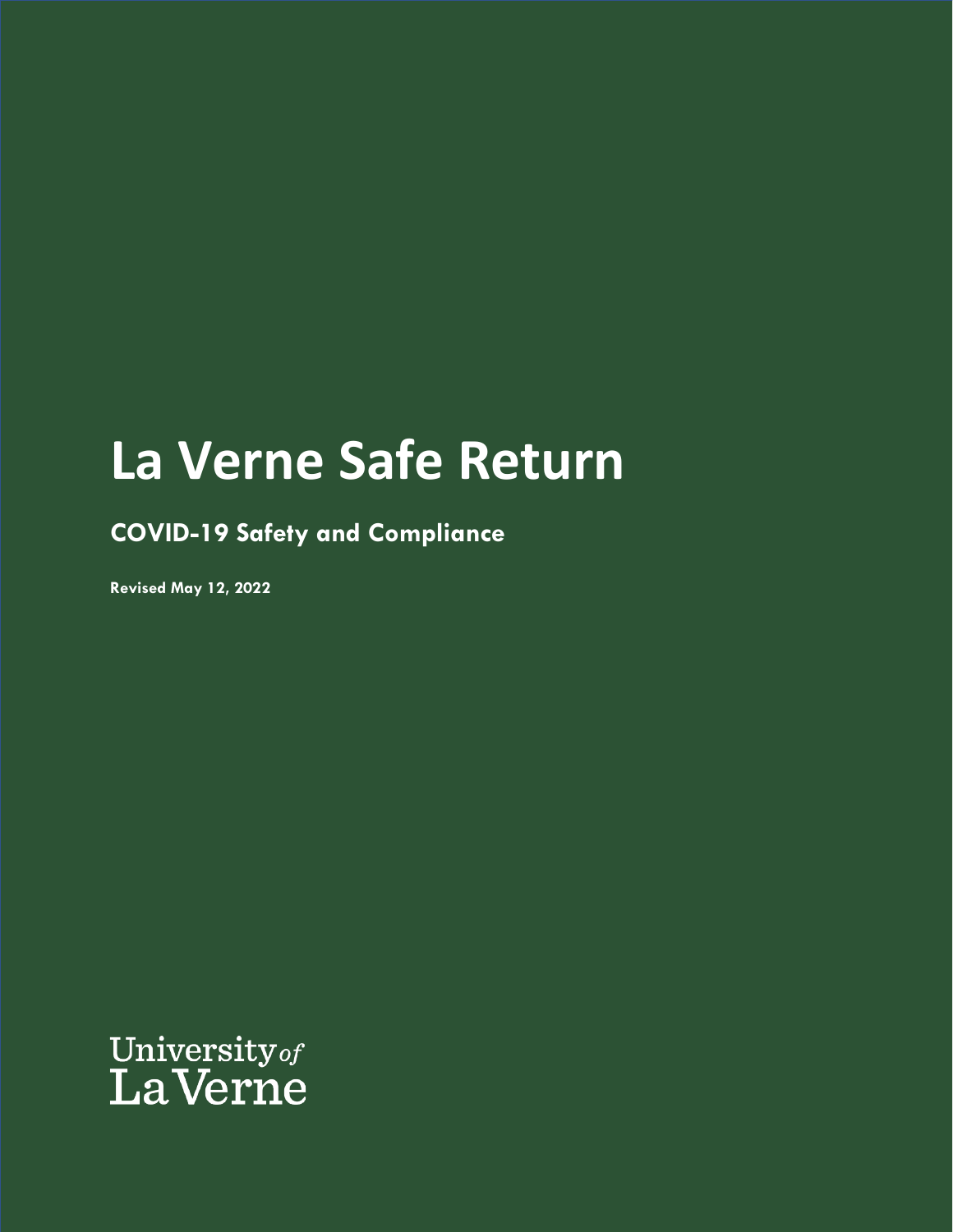### <span id="page-1-0"></span>Introduction and Overview

This document is the university's official COVID-19 prevention plan, developed after a comprehensive risk assessment of all work areas, work tasks, and student interactions. It is in full compliance with all federal, state, and regional public health mandates, and in some areas exceeds guidelines and recommendations.

The plan prioritizes the health and safety of students, faculty, and staff while also honoring the university's historical commitment to a student-centered and personalized education.

The La Verne Safe Return plan is flexible and adaptable and will evolve as additional information or public health guidelines become available.

The university will be prepared to quickly transition to fully-remote instruction and operations should public health guidance require it.

Changes or updates are under the purview of the President's Cabinet Safe Return Committee, which developed the plan with input from the Coronavirus Monitoring Committee, the Academic Affairs Coronavirus Committee, and the COVID-19 Board of Trustees Committee (Appendix G). Changes from the previous version are highlighted in yellow.

#### **Key Designees**

Juan Regalado, chief student affairs officer, is liaison to the Los Angeles County Department of Public Health.

jregalado@laverne.edu

Alison Vicroy, assistant general counsel, is COVID-19 containment, response, and control plan officer.

avicroy@laverne.edu

This plan applies to any student, employee, or visitor permitted to be on campus for an approved purpose at any time. The requirements of this plan also apply to independent contractors, temporary or contract workers, and volunteers who are on campus for approved purposes at any time. All vendors or organizations supplying temporary and/or contract workers must inform them of these responsibilities and ensure that workers are properly trained.

The success of the La Verne Safe Return plan will be determined by the understanding, engagement, and commitment of the entire community, including students, staff, and faculty.

The key aspects of the plan include:

- 1. Criteria to Meet Prior to Returning
- 2. Employee Vaccination, Training and Well-Being
- 3. Student Vaccination and Well-Being
- 4. Student and Employee Face Coverings
- 5. Academics, Instruction, and Student Support
- 6. Environmental Health and Safety
- 7. Self-Screening, Testing, Tracking, and Quarantine
- 8. Campus Visitors, Events, and Travel
- 9. Preparation for Modified Operations
- 10. Communications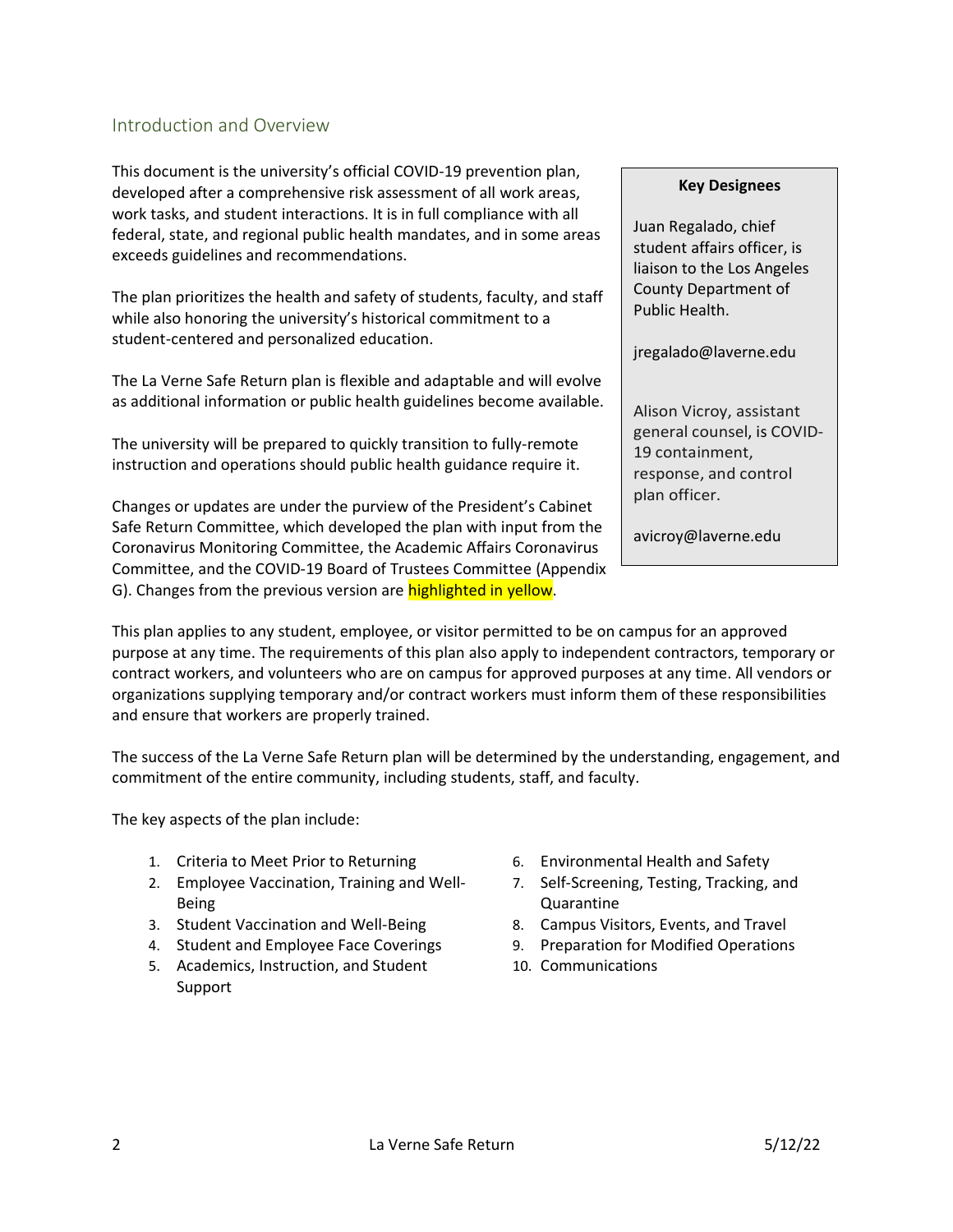# **Table of Contents**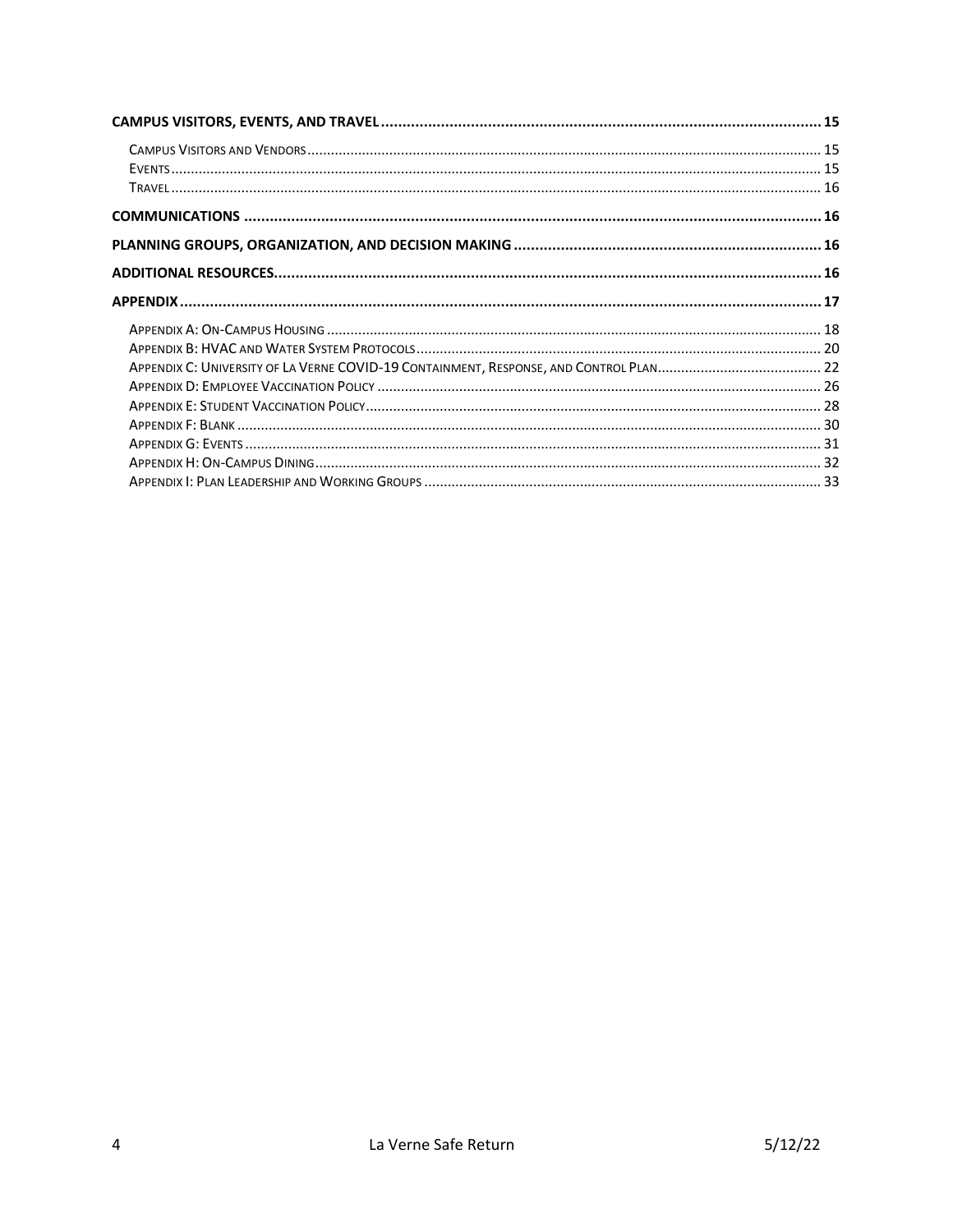## <span id="page-4-0"></span>Criteria for On-Campus Operations

The *La Verne Safe Return* plan allows for on-campus activity in ways that meet or exceed public health requirements.

To the extent possible, all University of La Verne campuses will operate under the same COVID-19 policies. The University of La Verne has campuses in six counties, and each campus will be compliant with the requirements of the county in which it is located in addition to those required by Los Angeles County. The Office of Risk Management will monitor the guidelines for the state and each county and provide them to the director of each regional campus or program. The director of each regional campus will be responsible for implementing site-specific return plans in line with state guidelines, and their respective county's requirements, and these university guidelines.

The county jurisdictions of other University of La Verne campuses are:

- **Bakersfield Campus** (Kern County)
- **Burbank Campus** (Los Angeles County)
- **College of Law** (San Bernardino County)
- **Irvine Campus** (Orange County)
- **Ontario Campus** (San Bernardino County)
- **Oxnard Campus** (Ventura County)
- **Naval Base Ventura County Campus** (Ventura County and Military)
- **Vandenberg Space Force Base Campus** (Santa Barbara County and Military)
- **Victorville Campus** (San Bernardino County)

In addition, the university offers degree programs at community colleges and other off-site locations that may have additional restrictions on operations. It will be the responsibility of the regional campus directors to monitor those sites and develop appropriate plans.

## <span id="page-4-1"></span>Employee Vaccination, Training and Well-Being

<span id="page-4-2"></span>**COVID-19 Vaccination Requirement**: The university requires that all employees be up to date on their COVID-19 vaccines. Up to date means that the employee is fully vaccinated and, when eligible, has been boostered with one of the major vaccines in use in the United States (Pfizer-BioNTech, Moderna, and Johnson & Johnson) or other vaccines [recognized by the World Health Organization](https://extranet.who.int/pqweb/sites/default/files/documents/Status_COVID_VAX_16Feb2021.pdf) (WHO). Employees must receive their booster shot within 14 days of becoming eligible. Individuals are eligible for a booster dose 5 months after receiving the Pfizer-BioNTech series, 6 months after receiving a Moderna series, and 2 months after receiving a Johnson & Johnson vaccine. Employees are urged to consult with their primary health care provider and review the [Centers for Disease Control and Prevention website](https://www.cdc.gov/coronavirus/2019-ncov/vaccines/index.html) for vaccine information and the [California Department of Public Health website](https://covid19.ca.gov/vaccines/) for vaccine accessibility information. Individuals may request an exemption for medical, religious, ADA, or personal reasons. Individuals granted an accommodation or exemption may be subject to regular COVID-19 testing, daily symptom checks, quarantines, and additional COVID-19 training, or other preventative measures necessary to protect the health and well-being of the community. For additional information, see Appendix D.

<span id="page-4-3"></span>**Influenza Vaccinations**: All employees are urged to receive the influenza vaccination in line with [Centers](https://www.cdc.gov/flu/prevent/vaccinations.htm)  [for Disease Control and Prevention guidance.](https://www.cdc.gov/flu/prevent/vaccinations.htm)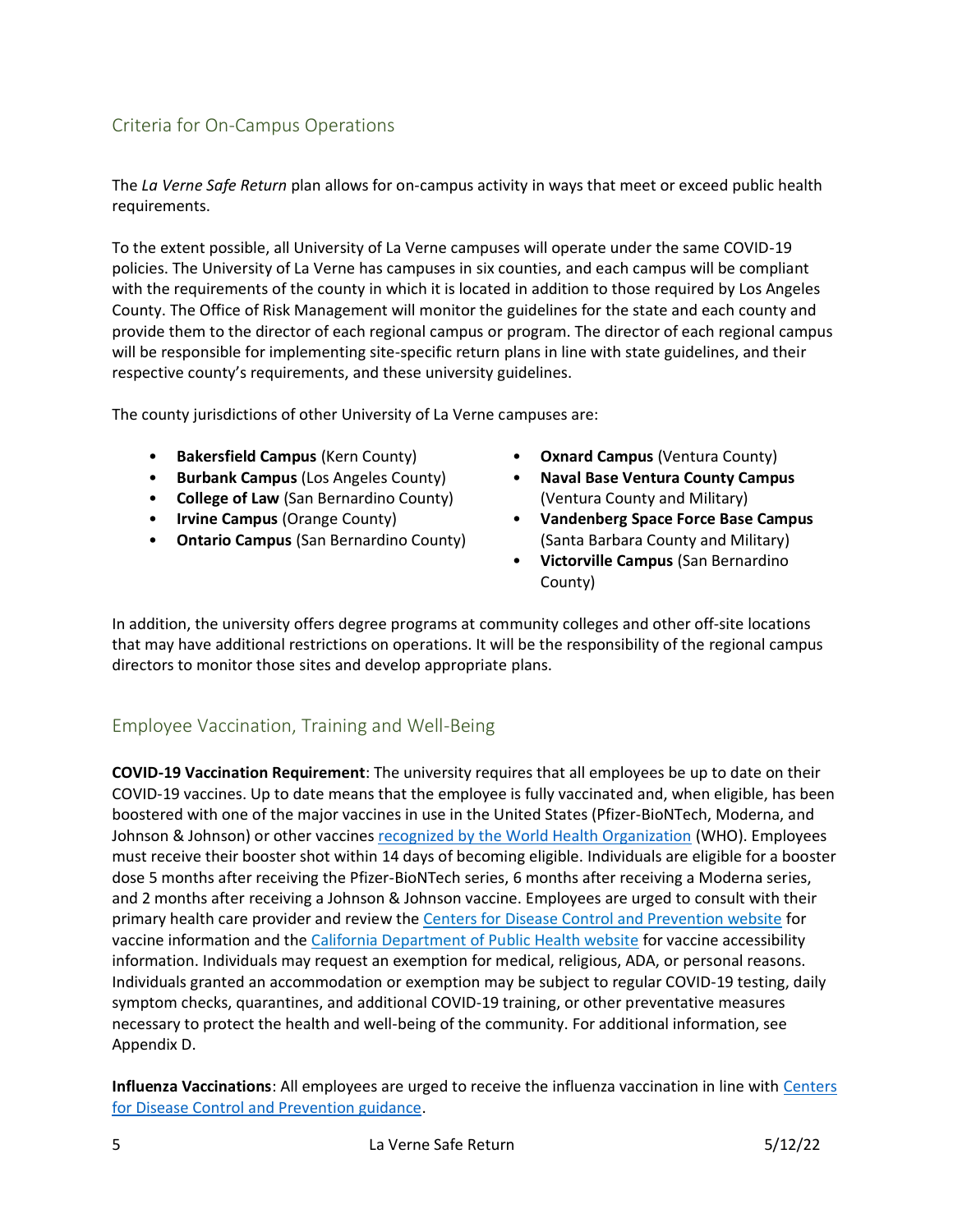<span id="page-5-0"></span>**Mandatory Training**: All full-time, part-time, and student employees and their supervisors will need to complete mandatory training on how COVID-19 is spread, infection prevention techniques, and information regarding COVID-19-related benefits that affected employees may be entitled to under applicable federal, state, or local laws. The training will be available from the Office of Human Resources for faculty and staff. **This training will be updated as necessary to best reflect current public health requirements and university policies.** When the training is updated, employees may be required to complete the updated training. Employees may be also be required to complete targeted individual or department-level trainings to address specific risks.

<span id="page-5-1"></span>**Accommodations for At-Risk Employees**: Vulnerable employees (which according to the Los Angeles County Department of Public Health guidance include those over age 65, pregnant, or with chronic health conditions) shall submit to the Office of Human Resources any request for remote work using a provided form. In accordance with California law, employees living with or caring for vulnerable individuals, or those whose life-situation leads them to request remote work, shall submit to the Office of Human Resources any request and discuss with their supervisors a remote work schedule and expectations; faculty shall submit to the Office of Human Resources any request and discuss with their dean or campus director. The Office of Human Resources may also be consulted by contactin[g LaVerneHR@laverne.edu](mailto:LaVerneHR@laverne.edu) and putting "Remote Work" in the subject line.

<span id="page-5-2"></span>**Sick Leave Policies:** The university will have flexible sick leave policies and practices that enable faculty, staff, and students to stay home or self-isolate when they are sick, have been exposed, are caring for someone who is sick, or need to be with their children if there are school or childcare closures. The university will comply with any legal requirements related to providing employees with supplemental COVID-19 leave. Human resources policies, including those related to leave benefits, are available on the University of La Verne [HR COVID-19 policies website.](https://myportal.laverne.edu/web/hr-intranet/covid-19-policies-and-forms)

<span id="page-5-3"></span>**Phases of Return:** The University of La Verne is implementing a phased return for on-campus work. The plan to return employees to campuses will honor the university's historical commitment to a student centered and personalized education, and will involve an increased reliance on remote and hybrid work.

Each President's Executive Cabinet member will lead the development of a staffing plan for their respective division that guides the return of employees to campus and for continued remote and hybrid work.

In addition to complying with state and county public health and occupational safety requirements, the sequence of re-opening campus facilities and the phased-return to on-campus work for employees will be guided by the following priorities:

- Health and safety of the university community
- Meeting the educational, co-curricular, and other needs of students
- Business continuity of the university
- Supporting the health, wellbeing, and family obligations of employees
- Sustainability and maximization of resources (e.g. energy, space, and carbon footprint)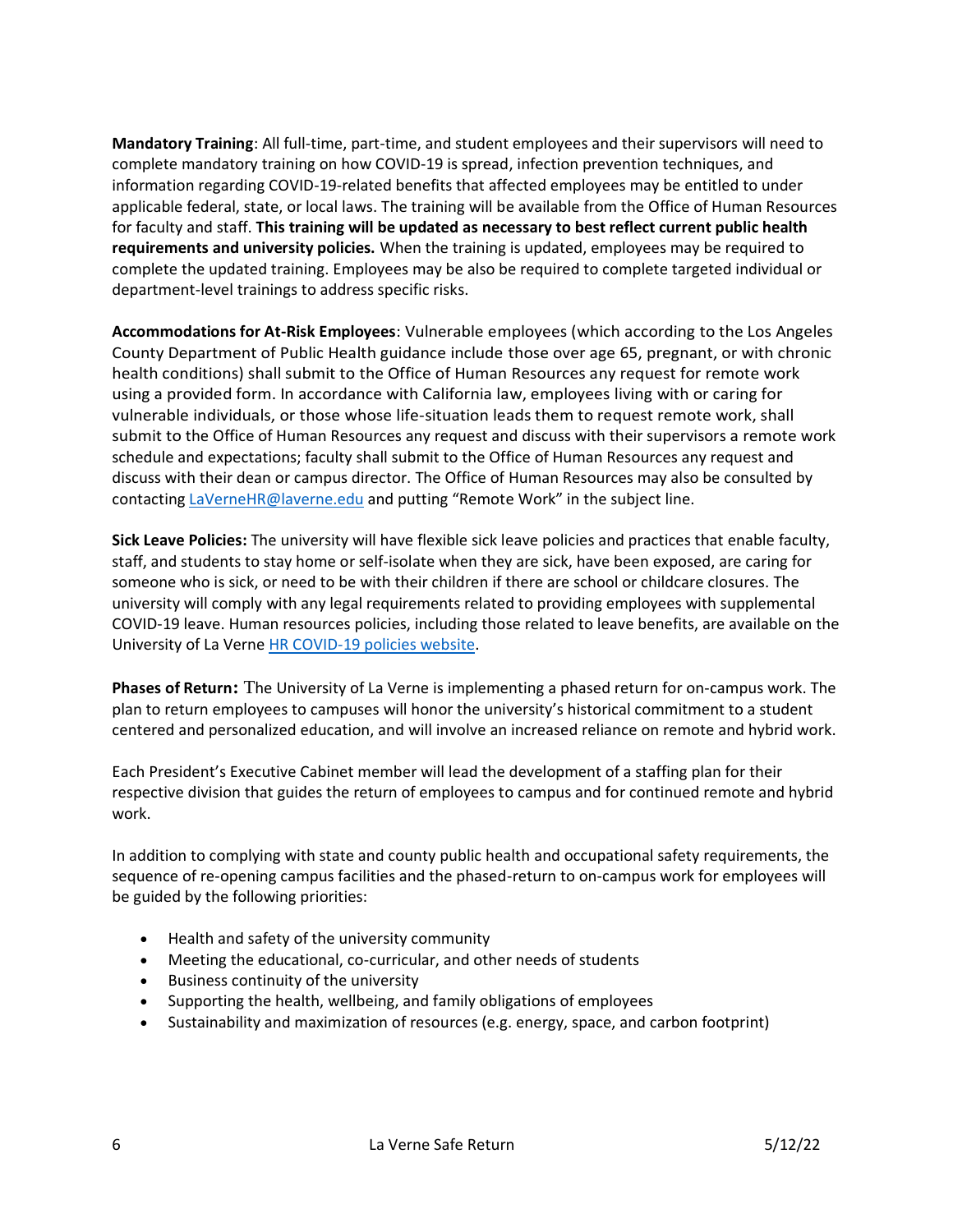## <span id="page-6-0"></span>Student Life and Well-Being

The university will implement trainings, policies, and preventative measures for students to reduce risks of community transmission while providing a productive learning environment.

<span id="page-6-1"></span>**COVID-19 Vaccination Requirement**: The university requires that students at all physical campuses or locations be up to date on their COVID-19 vaccination. Up to date means that the student is fully vaccinated and, when eligible, has been boostered with one of the major vaccines in use in the United States (Pfizer-BioNTech, Moderna, and Johnson & Johnson) or [recognized by the World Health](https://extranet.who.int/pqweb/sites/default/files/documents/Status_COVID_VAX_16Feb2021.pdf)  [Organization](https://extranet.who.int/pqweb/sites/default/files/documents/Status_COVID_VAX_16Feb2021.pdf) (WHO). Students who become eligible for a booster dose after the booster compliance date must receive their booster shot within 14 days of becoming eligible. Individuals are eligible for a booster dose five months after receiving the Pfizer-BioNTech or Moderna series, and two months after receiving a Johnson & Johnson vaccine. Students are urged to consult with their primary health care provider and review the [Centers for Disease Control and Prevention website](https://www.cdc.gov/coronavirus/2019-ncov/vaccines/index.html) for vaccine information and th[e California Department of Public Health website](https://covid19.ca.gov/vaccines/) for vaccine accessibility information. Students may request an exemption for medical, religious, ADA, or personal reasons. Students granted an accommodation or exemption may be subject to regular COVID-19 testing, daily symptom checks, quarantines, and additional COVID-19 training, or other preventative measures necessary to protect the health and well-being of the community. For more information, see Appendix E.

<span id="page-6-2"></span>**Influenza Vaccinations**: All students are encouraged to receive the influenza vaccination in line with [Centers for Disease Control and Prevention guidance.](https://www.cdc.gov/flu/prevent/vaccinations.htm) The Student Health Center will provide influenza vaccinations for students.

<span id="page-6-3"></span>**Vulnerable Students**: Vulnerable students (those with chronic health conditions, pregnant, over age 65) who are unable to be vaccinated and students requiring American with Disabilities Act (ADA) accommodations may request to take classes remotely by completing [a Remote Learning Request](https://cm.maxient.com/reportingform.php?UnivofLaVerne&layout_id=35)  [Accommodation Form.](https://cm.maxient.com/reportingform.php?UnivofLaVerne&layout_id=35) Students are encouraged to discuss any concerns with their healthcare providers and make appropriate decisions about returning to campus face-to-face.

<span id="page-6-4"></span>**International Students and Students Abroad**: Students who are currently abroad and unable to travel to the United States may request to take classes remotely by completing a Remote Learning [Request Accommodation Form.](https://cm.maxient.com/reportingform.php?UnivofLaVerne&layout_id=35) Students traveling from abroad are required to follow [Travel Advisory](http://www.publichealth.lacounty.gov/media/coronavirus/traveladvisory.htm)  [and Guidance](http://www.publichealth.lacounty.gov/media/coronavirus/traveladvisory.htm) from the Los Angeles County Department of Public Health. This includes self-quarantine upon arrival into the US for unvaccinated Students and testing 3-5 days after arrival regardless of vaccination status. Students who are up to date on their COVID-19 vaccination are not required to selfquarantine. Students are encouraged to plan appropriately and arrive into the US with enough time (approximately 14 days) prior to the start of school to complete requirements.

## <span id="page-6-5"></span>Student and Employee Face Coverings

When combined with frequent and proper handwashing as well as social distancing, face coverings are one of the most effective means to reduce contagion of COVID-19.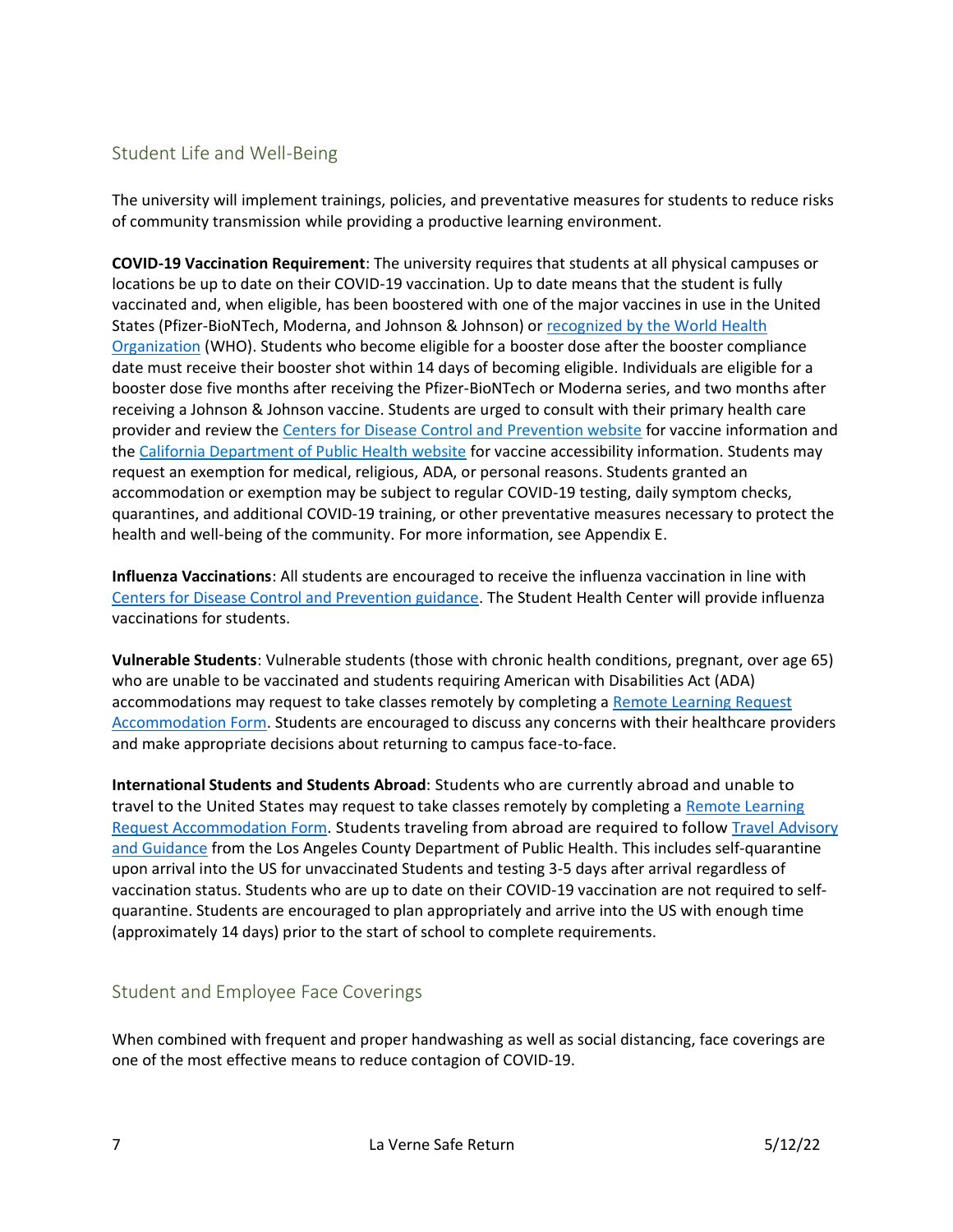The university will follow state and county requirements for the use of face coverings and appropriate personal protective equipment (PPE) for students, faculty, staff, and visitors across all campus locations. Those are as follows:

All students, employees, and visitors are strongly encouraged to wear masks while in the presence of others, regardless of vaccination status.

Masks may be required for certain indoor settings with higher risks for transmission, such as the Student Health Center and Testing Center. Individuals who have been permitted to end isolation or quarantine early with appropriate testing must continue to wear a mask for a full 10 days.

No person can be prevented from wearing a mask as a condition of participation in a university activity or entry to a building, classroom, or laboratory.

University community members are expected to demonstrate care and respect for an employee's personal work environment by complying with that individual's reasonable request to wear a mask when visiting that employee's private office space. University community members who are unable to comply with these requests are encouraged to consider virtual meeting options.

Employees who are not fully vaccinated may request respirators from the university for voluntary use.

Masks should be worn so that they cover the nose and mouth. Masks should generally conform to established standards of appropriate professional attire.

Employees who, for medical reasons, need an accommodation on wearing face coverings should contact [Human Resources.](https://myportal.laverne.edu/web/hr-intranet/covid-19-policies-and-forms) Students should contact [Student Health Services](https://laverne.edu/health/) and [Accessibility Services.](https://laverne.edu/accessibility/)

Disposable face coverings will be available at the Campus Safety Office, Abraham Campus Center, Wilson Library, and Randall Lewis Center for Well-Being and Research for employees or students whose face coverings have been lost, forgotten or broken. Face coverings will also be available for purchase at the Campus Store.

Any employee, student, or visitor not complying with any provision of this policy may be asked to leave campus. Any violation of this policy risks the health and safety of the university community and will be grounds for corrective or disciplinary action for employees and the disciplinary process for students.

## <span id="page-7-0"></span>Academics, Instruction, and Virtual Student Support

The university will provide central resources and guidance for faculty to ensure a safe and successful learning and teaching environment.

<span id="page-7-1"></span>**Faculty Expectations:** While the university intends to have fully face-to-face teaching and learning, faculty will need to be prepared for remote teaching should public health guidelines require increased remote operations. Specifically, each course's Blackboard Learning Management System (LMS) should have a syllabus along with activities, assignments, and assessments that are asynchronous (i.e., prerecorded tasks that students complete on their own). The syllabus should also clearly state the schedule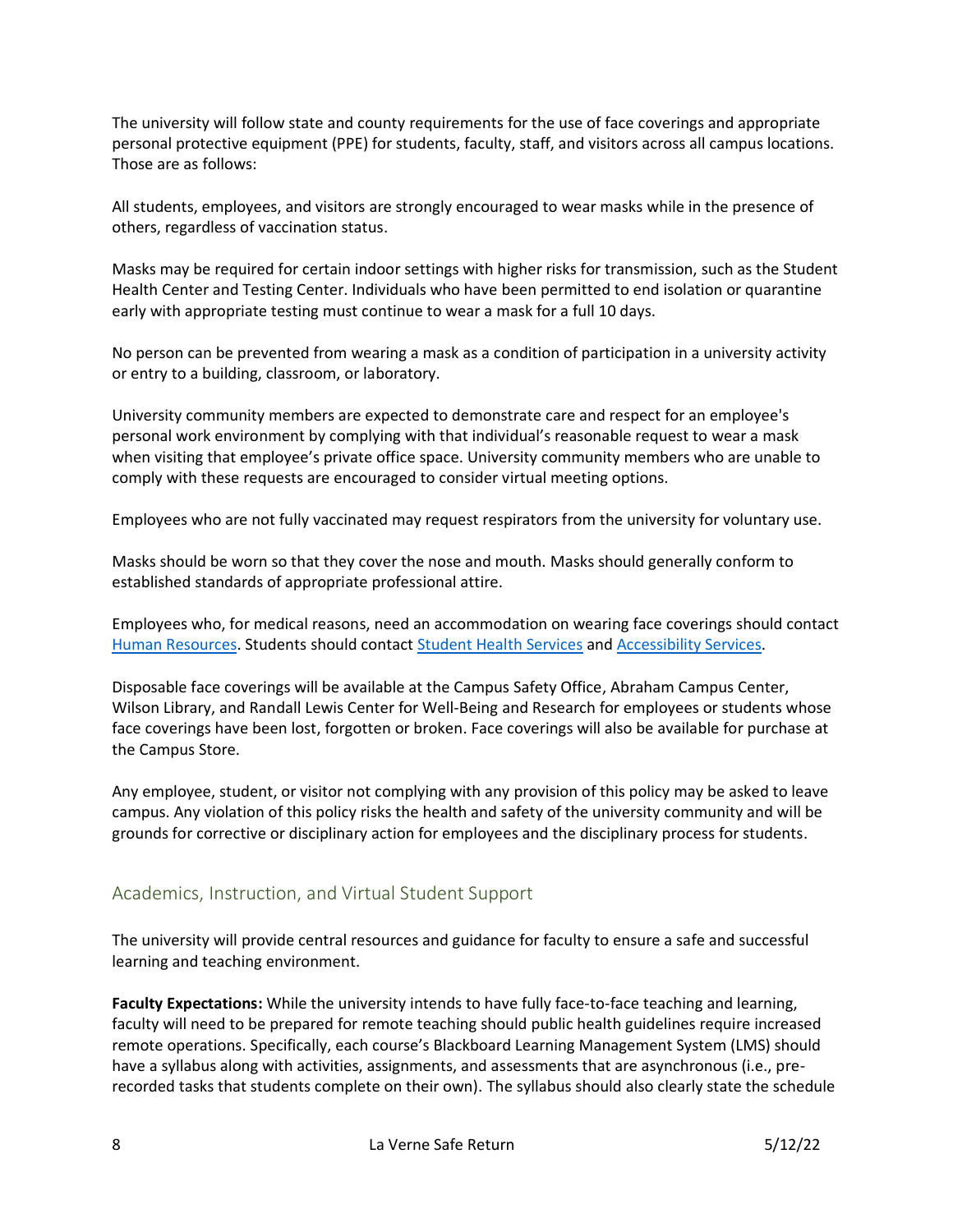of lectures, discussions, or other modules that are synchronous (i.e., happen in real time, be it in-person or live via WebEx/Zoom). In addition, all classes will need to be prepared for a paperless environment.

<span id="page-8-0"></span>**Instructional Modes:** Once the basic architecture of learning has been created in syllabus and posted in Blackboard, faculty will need to be prepared to teach their classes in one of four modes, should it be required by public health guidelines. This includes going **Fully Remote** (synchronous online) in the unlikely event of a severe COVID-19 surge, or pivoting to **Alternating Hybrid** in which sessions alternate from face-to-face as a way to reduce the number of students on campus on any given day, or **Hybrid Split** in which the professor is present each day but the students alternate in cohorts with synchronous simulcasting for those joining remotely. Finally, all faculty will need to be prepared to teach face-to-face to the majority of students as well as a one or a few vulnerable or remote international students who will participate via simulcast. Students will need to complete [a Remote Learning Request Form.](https://ulaverne.formstack.com/forms/remote_learning) Faculty with remote students will be assigned classrooms with simulcast technology by the Registrar's Office in consultation with the department chair, dean, or the provost.

<span id="page-8-1"></span>**Departmental Planning:** Prior to the start of term, deans will work with chairs and individual faculty to make sure classes with vulnerable or remote international students are scheduled in rooms with simulcast technology. The Office of the Provost, Registrar, Facilities, and Office of Information Technology (OIT) will create a list of classrooms based on capacity, technology, and course registrations.

<span id="page-8-2"></span>**Faculty Development**: The combined resources of the Learning Commons, including Wilson Library, ASC, and the Center for Teaching and Learning (CTL), LaFetra College of Education's Curricular Innovation Lab, and OIT, along with several faculty-advisors and online certification courses, are available to support faculty development for simulcast and remote learning.

Adjunct faculty who participate in these development opportunities will be paid through Kronos and should select "Safe Return" training for approval by their supervisor.

<span id="page-8-3"></span>**Classroom Technology:** Working with the Faculty Technology Committee, Center for Teaching and Learning (CTL), and the Curriculum Innovation Task Force (CITF), The Office of Information Technology is retrofitting some classrooms to enable video and teleconference instruction in support of remote learning. This includes cameras for synchronous simulcasting (and recording) for hybrid modes of teaching and maintaining the personalized touch in curriculum. Some classrooms may be differently fitted with other technology which creates a more immersive experience for students to learn effectively in a remote setting. Some classrooms will be left the same in terms of current technology. Faculty may consult with the registrar on their possible classroom options and the CTL to request appropriate training.

<span id="page-8-4"></span>**Classroom Sanitation and Etiquette:** Faculty should have their own set of markers, erasers, or other teaching equipment that are not to be shared or left in the classroom. All classroom shared AV equipment (computers, projectors, remotes, clickers) will need to be sanitized by faculty before use with provided materials in every classroom. Extra kits will also be stored in the library. Whenever possible, faculty should have students sit the same seat throughout the semester and maintain a seating chart of each student's location in the classroom. The seating chart will be available to the COVID-19 Containment, Response, and Control Team upon request.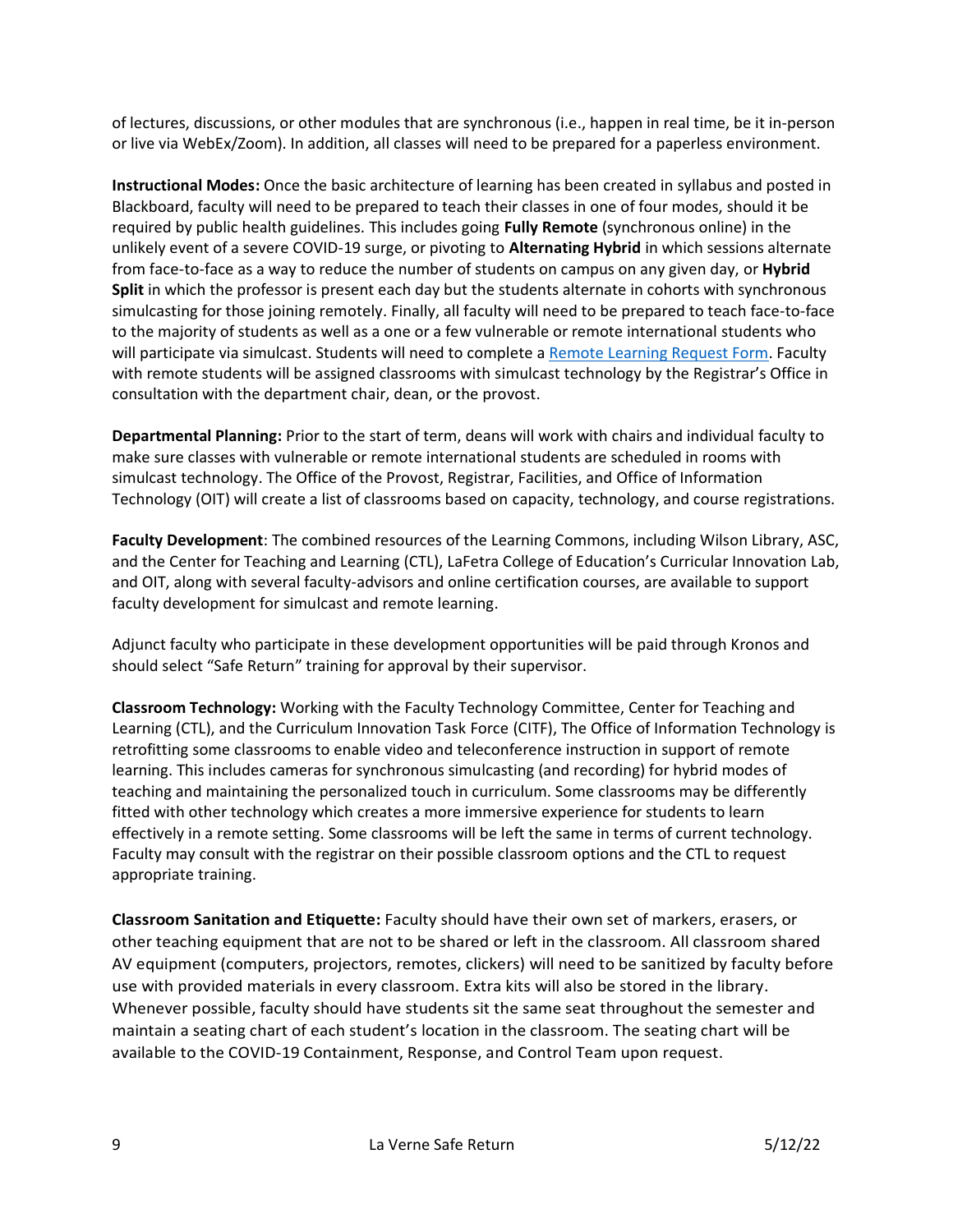<span id="page-9-0"></span>**Outdoor Classes**: In case of a surge in the number of positive COVID-19 cases, select outdoor locations appropriate for a learning environment may be made available through the Registrar's Office, although accessibility, sun exposure, shade, seating, pedestrian traffic, noise, and other factors might disrupt a classroom experience.

In coordination with the Registrar's Office, the faculty's department, and Facilities, faculty should provide or arrange for all materials needed to ensure a successful outdoor class.

<span id="page-9-1"></span>**Student Accessibility Awareness:** Faculty will need to be particularly attentive to measures necessary to ensure accessibility in either a remote environment or mobility in re-configured classrooms. Questions can be addressed to the university's [Accessibility Services Department.](https://laverne.edu/accessibility/)

## <span id="page-9-2"></span>Environmental Health and Safety

The University of La Verne is implementing an environmental health and safety plan.

<span id="page-9-3"></span>**Classrooms**: All classes must comply with the designated room capacity. Classes may use up to 100% of available capacity, per state and county guidelines.

<span id="page-9-4"></span>**Cleaning and Disinfecting:** Common and frequently touched areas will be disinfected by Custodial Services on regular schedules. Hand sanitizer will be placed at entrances of each building and in common areas and use monitored, and disinfectant wipes and related cleaning supplies will be available to employees with supervisors responsible for monitoring.

Additional areas should be regularly cleaned and disinfected by employees. This includes office tables, doorknobs, light switches, countertops, handles, desks, phones, keyboards, touch screens, and printers/copiers. These should be disinfected daily using EPA approved disinfectants. Cleaning assignments should be assigned during work hours as part of the employee's job duties.

Each employee should use only their own equipment to the extent feasible. Sharing of held items should be minimized or eliminated (e.g., staplers, three-hole punches, pens, coffee mugs, etc.). Where items must be shared, they should be disinfected between shifts or uses.

Any physical space or object with which a positive COVID-19 case interacted will be cleaned and sanitized by trained staff in accordance with the recommended protocol for the space or item.

<span id="page-9-5"></span>**Air Conditioning, Heating, Water, and Water Fountains**: HVAC systems have been evaluated and upgraded where necessary to enhance filtration and ventilation through a variety of means. Water systems have been flushed and tested, resulting in no evidence of harmful bacteria. See Appendix B.

<span id="page-9-6"></span>**Housing and Dining**: The university residence halls will be open with single and multiple occupancy rooms. See Appendix A.

Campus dining facilities will be open in alignment with state and county public health requirements. See Appendix H.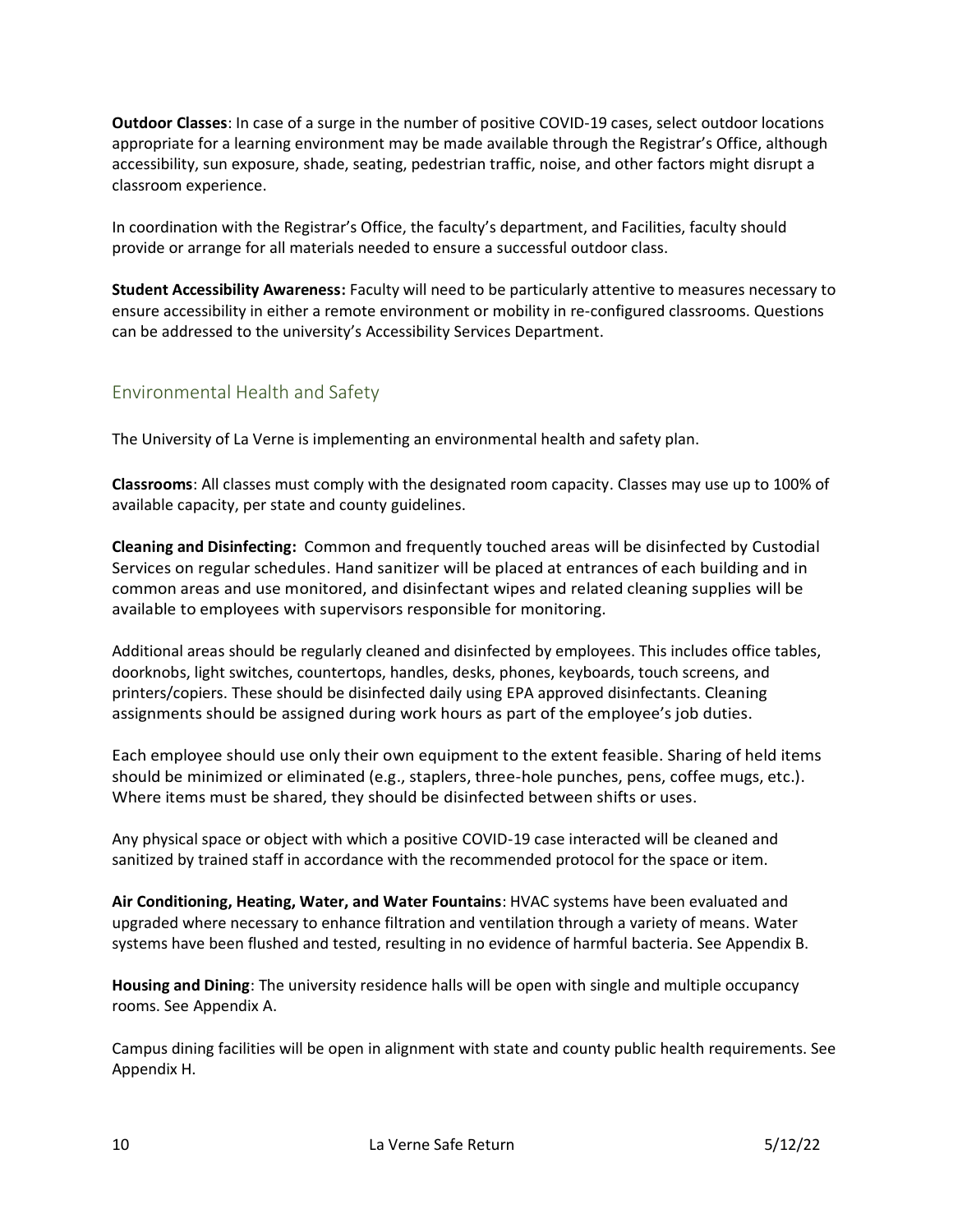## <span id="page-10-0"></span>Self-Screening, Testing, Tracking, Isolation, and Quarantine

The *La Verne Safe Return* plan for testing and tracking focuses on diagnostic testing of symptomatic and exposed individuals, targeted surveillance testing, and the tracking and testing of campus contacts of positive cases. The plan prioritizes human contact tracing and case management with an emphasis on confidentiality, clear communication, and empathy.

<span id="page-10-1"></span>**Compliance and Oversight**: The university's compliance officer to oversee the COVID-19 Containment, Response, and Control Plan is Alison Vicroy, assistant general counsel. In addition, several staff members will be trained in contact tracing and case management to support the compliance officer. The COVID-19 Containment, Response, and Control Plan consists of monitoring and response procedures in compliance with state and county public health and occupational safety requirements. See Appendix C. Positive case response will include case investigation and contact tracing, case management, diagnostic testing, internal and external communication, and environmental management.

The COVID-19 Containment, Response, and Control team will provide updates as required by the Los Angeles County Department of Public Health and other county agencies, including notification to public health agencies in the event that three or more cases are identified on campus within the span of 14 days or other indicators of an epidemiologically-linked cluster of cases. The team will also prepare routine and as-needed campus briefings.

<span id="page-10-2"></span>**Testing:** University testing will be utilized for asymptomatic surveillance of employees and students, for individuals identified as contacts of positive cases on campus when appropriate, and for those individuals who have been on or will be on campus and are experiencing symptoms or who were exposed off campus when appropriate. At the discretion of the university and in alignment with public health best practices, all employees and students physically present on any campus may be subject to testing requirements regardless of vaccination status. If required by the university to obtain testing due to exposure or symptoms, students and employees will be offered the opportunity to be tested on campus. Such students and employees may be permitted to obtain COVID-19 testing off campus if the test can be completed in an appropriate time frame and the test is FDA approved and meets institutional testing requirements. Off-campus testing must be performed by a healthcare provider at a medical or community facility. At-home tests will not be accepted. In some cases, individuals testing offcampus may be specifically required to obtain PCR testing. Such permission must come from the COVID-19 Containment, Response, and Control team or from Student Health Services. The university cannot guarantee any student or employee access to antigen testing in order to discontinue isolation before 10 days. Outside of institutional COVID-19 response protocols, the university does not offer testing for students or employees upon request. Individuals looking for such testing will be referred to public or private testing facilities.

<span id="page-10-4"></span><span id="page-10-3"></span>**For Employees**: The university will implement protocols for employee health.

**Daily Self-Checks**: All employees will be required to conduct a daily symptom self-assessment prior to coming to work on campus. The screening checklist is available on the university's LiveSafe app or online at [univ.lv/livesafe.](https://univ.lv/livesafe) Questions will be updated as necessary for public health purposes. Employees who answer "yes" to any question, have an oral or forehead temperature of 99.9˚F or higher, or are experiencing any symptom of COVID-19, as currently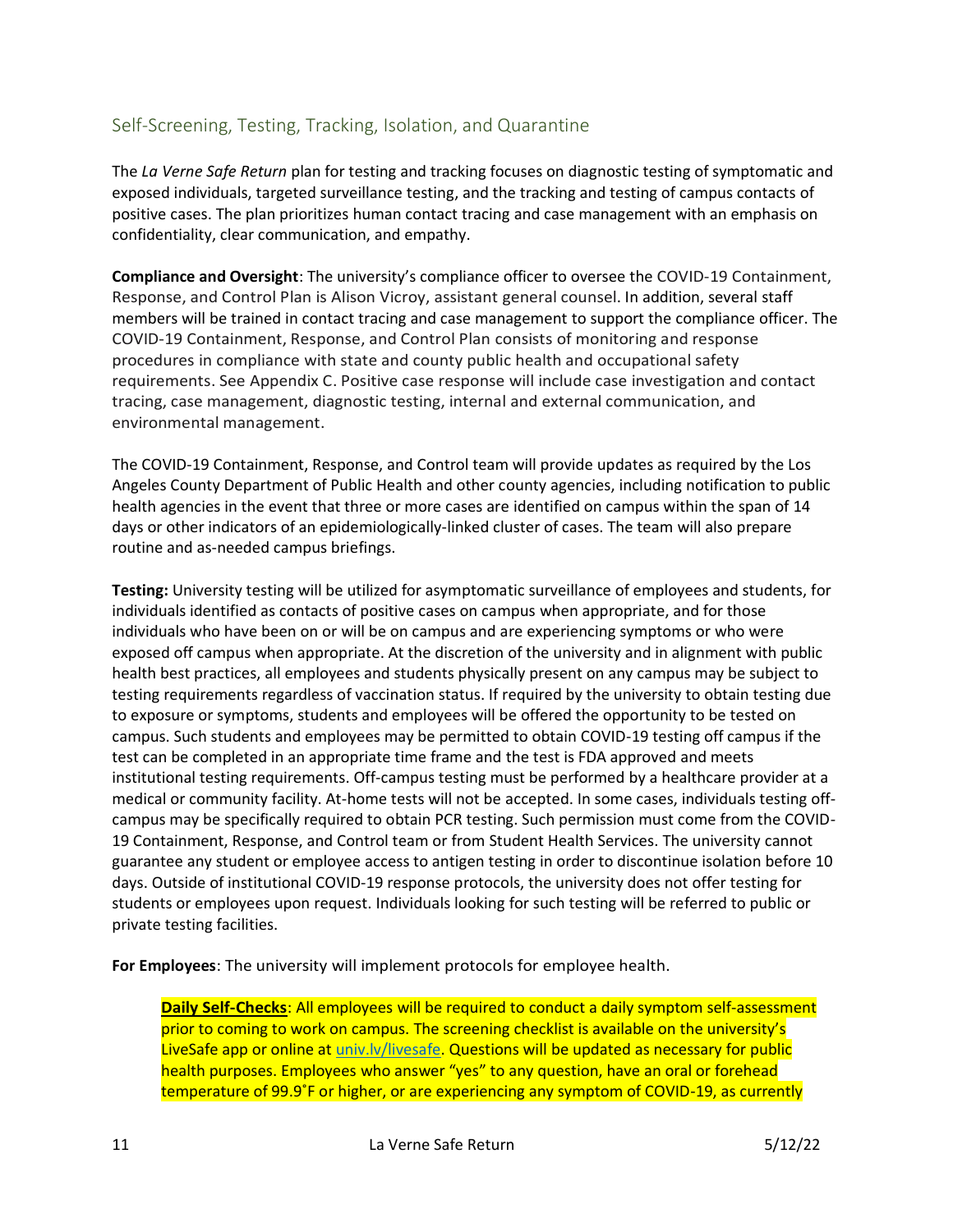described by the CDC, may not come to work on campus and must submit a [Coronavirus Report.](https://cm.maxient.com/reportingform.php?UnivofLaVerne&layout_id=127) Employees are also encouraged to contact their personal healthcare provider.

<span id="page-11-0"></span>**Reporting Requirements:** All employees, including full-time, part-time, vendors, contractors, and student workers, must report the following:

- If the employee tested positive for COVID-19 and was on any university campus 14 days before or at any time after testing positive or experiencing symptoms;
- If the employee experienced any symptom consistent with COVID-19 and was on any university campus 14 days before or at any time after experiencing any symptom;
- If the employee tested positive for COVID-19 or experienced any symptom consistent with COVID-19 and is planning or expected to report to campus in the next 14 days;
- If the employee was exposed to a person that was actually or likely positive for COVID-19 during the person's infectious period and the employee was on campus after the exposure or is planning or expected to report to campus in the next 14 days.

An individual is generally considered exposed if they have shared the same indoor space with an positive individual during their infectious period for at least 15 minutes during a 24 hour period. For on-campus exposures, the COVID-19 Containment, Response, and Control Team will assess whether an indoor space is sufficiently large that it is more appropriate to define exposure as being within six feet of a positive individual during their infectious period for at least 15 minutes during a 24 hour period. An individual is considered infectious up to two days prior to showing symptoms or testing positive until they are no longer required to be isolated. An individual is still considered to be in close contact even if they wear a face covering. Trained medical staff wearing appropriate PPE and operating with appropriate infection protection protocols will not be considered to have had close contact.

If it is possible to do so, employees must submit any required [Coronavirus Report](https://cm.maxient.com/reportingform.php?UnivofLaVerne&layout_id=127) through the university's coronavirus webpage. If an employee is unable to submit a Coronavirus Report online, the employee must contact the COVID-19 contact tracing nurse by email at [jsolis@laverne.edu](mailto:jsolis@laverne.edu) or by phone at 909-448-4441. Reports should be filled out completely and provide as much relevant information as possible. Employees who are unsure if their interaction with a person constitutes an exposure or are otherwise unsure about whether they are required to submit a report should submit a report or contact the COVID-19 contact tracing nurse.

Employees are encouraged, but not required, to report a positive test, symptoms, or exposure if they have not been on any university campus for the prior 14 days or are not planning to be on any university campus for the next 14 days. This information allows the university to better understand the impact of COVID-19 on our community.

<span id="page-11-1"></span>**Sick at Work:** Any employee who begins feeling sick while at work and cannot immediately go home must inform their supervisor, and the university will provide an enclosed space for shortterm isolation. If the employee cannot drive themselves home or to a medical facility, the university will provide transportation through an agreement with a medical transportation provider. The medical transportation provider will be informed that the employee is likely experiencing symptoms of COVID-19.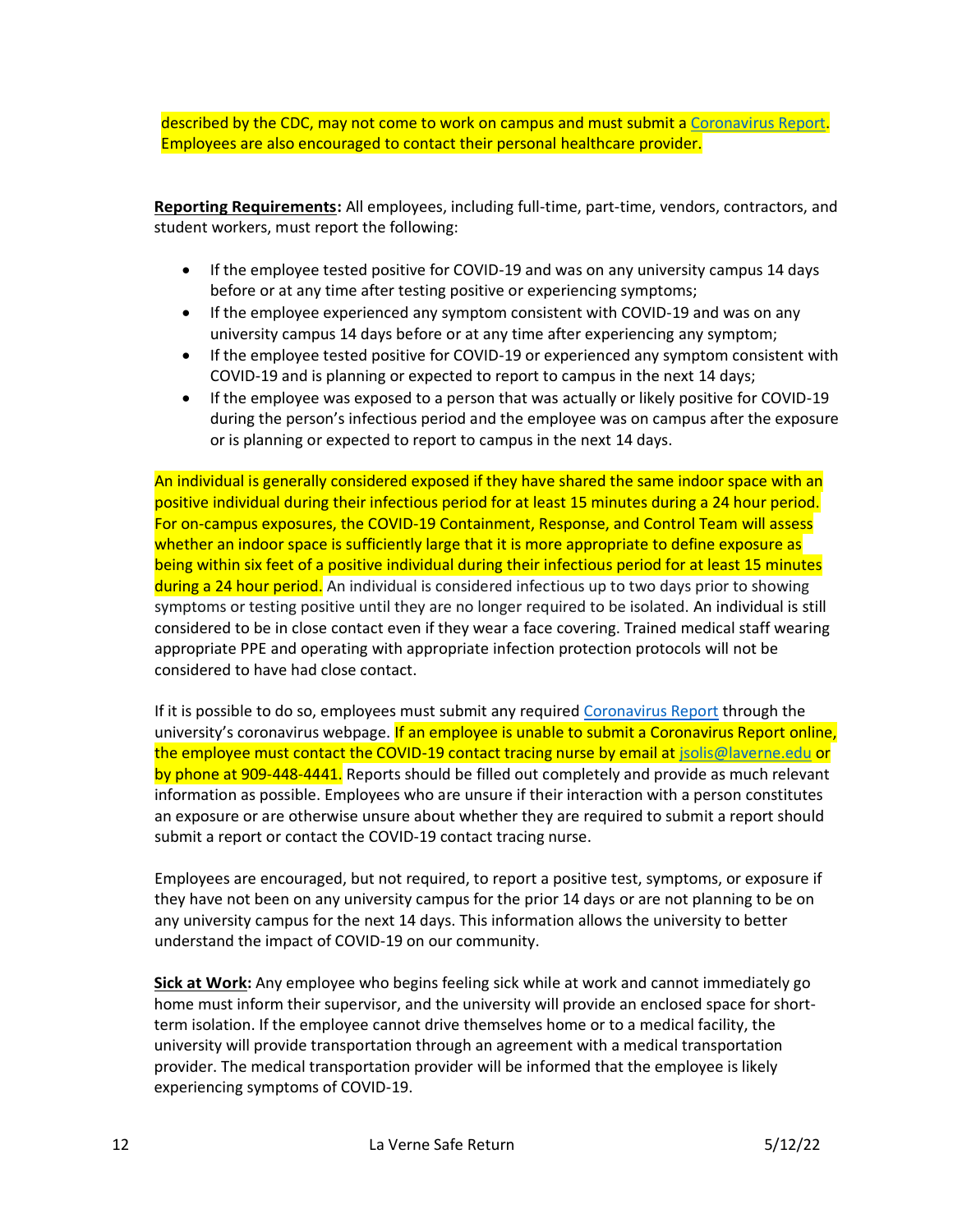<span id="page-12-0"></span>**Positive Tests, Exposure, and Symptoms**: Any employee who tests positive for COVID-19 must engage in self-isolation, may not come to campus, and must comply with all instructions provided by a member of the COVID-19 Containment, Response, and Control Team, including isolation duration. On-campus residential staff will follow instructions for residents requiring isolation.

Employees who tested positive for COVID-19, or are considered exposed to COVID-19, must follow the instructions provided by the COVID-19 Containment, Response, and Control Team. The university will follow all requirements for isolation and quarantine as presently required by the California Department of Public Health and the Los Angeles County Department of Public Health. A description of these instructions may be found on the university's COVID-19 webpage.

Employees experiencing any symptom consistent with COVID-19 may not report to work and should contact their personal healthcare provider for symptom assessment and determination of the need for COVID-19 testing. Employees that have experienced symptoms consistent with COVID-19 for five or more days must obtain a negative COVID-19 test before reporting back to work unless otherwise directed by a COVID-19 Containment, Response, and Control Team member.

Employees who submit a [Coronavirus Report](https://cm.maxient.com/reportingform.php?UnivofLaVerne&layout_id=127) will be contacted by a member of the university's COVID-19 Containment, Response, and Control Team, who will provide the employee with important information about COVID-19, leave benefits to which the employee may be entitled, and next steps for testing, quarantine, and isolation as necessary. The team will also begin the contact tracing process in accordance with public health best practices. The team will provide direction to the employee on how, where, and when to receive diagnostic testing. On-campus residential staff will follow instructions for residents requiring isolation or quarantine.

<span id="page-12-1"></span>**Monitoring Absenteeism**: University Management Council (UMC) members are expected to monitor absenteeism in their unit due to COVID-19. UMC members must establish a continuity of operations plan and have cross-trained staff in the case of an outbreak, along with creating a roster of back-up staff across their unit and succession planning for themselves. Deans and chairs are expected to monitor absenteeism of faculty, and have back-up plans for covering classes.

<span id="page-12-3"></span><span id="page-12-2"></span>**For Students**: The university will implement protocols that prioritize student health and safety.

**Daily Self-Checks**: All students will be required to conduct a daily symptom self-assessment prior to coming to campus or leaving their residence hall room. The list of required questions is available on the university's LiveSafe app and online at [univ.lv/livesafe.](https://univ.lv/livesafe) Questions will be updated as necessary for public health purposes. Students who answer "yes" to any question, who have an oral or forehead temperature of 99.9˚F or higher, or are experiencing any symptom of COVID-19, as currently described by the CDC, may not come to campus or leave their room in the residence hall. Students answering "yes" to any question or experiencing a fever or any symptom of COVID-19 must submit a [Coronavirus Report.](https://cm.maxient.com/reportingform.php?UnivofLaVerne&layout_id=127) Students are also encouraged to call the university Student Health Center at 909-448-4619.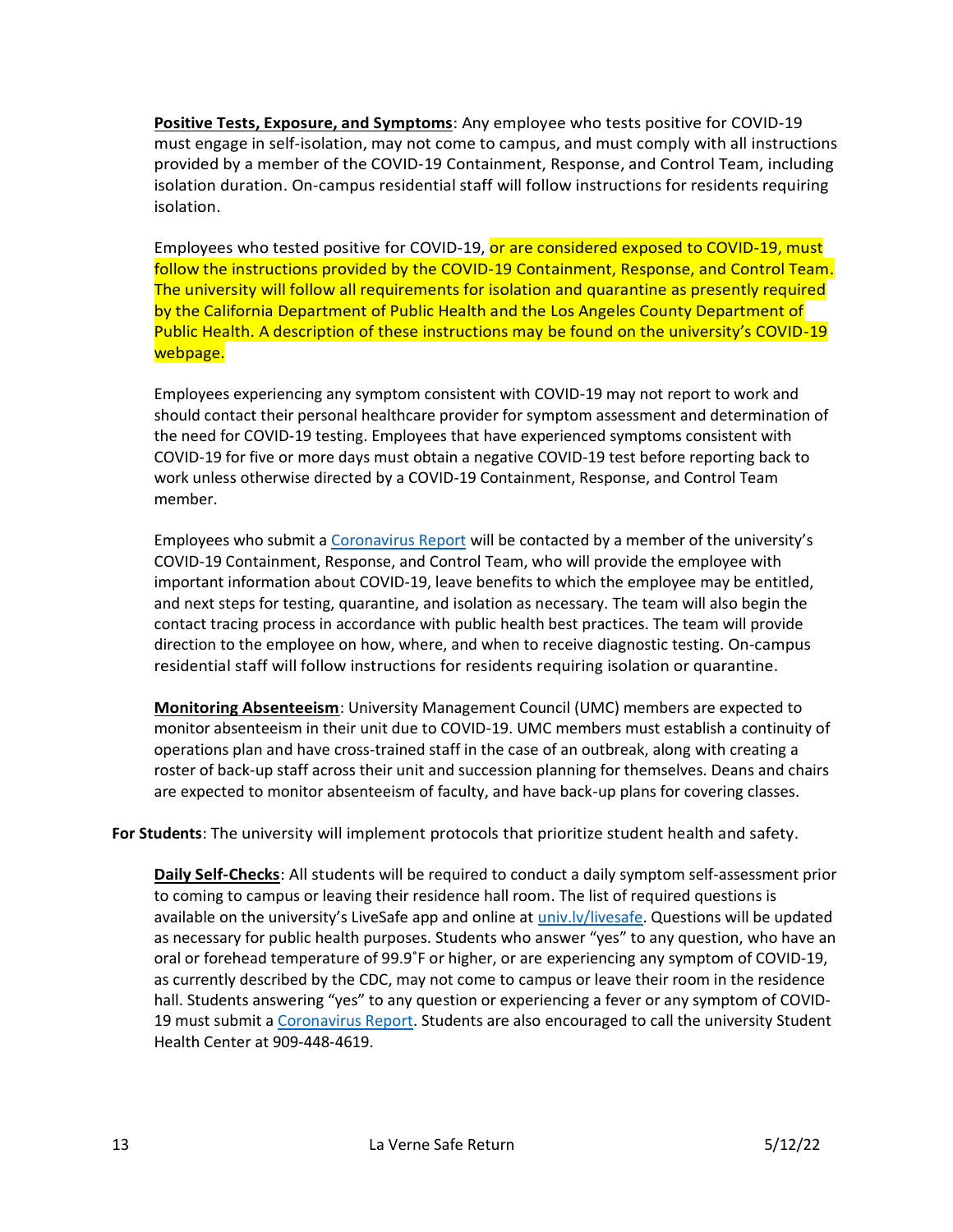Students who submit a symptom check through LiveSafe are responsible for following any directions provided upon submitting the symptom check and should not rely on receiving additional instructions from the university.

<span id="page-13-0"></span>**Reporting Requirements:** All students must report the following:

- If the student tested positive for COVID-19 and was on any university campus 14 days before or at any time after testing positive or experiencing symptoms;
- If the student experienced any symptom consistent with COVID-19 and was on any university campus 14 days before or at any time after experiencing any symptom;
- If the student tested positive for COVID-19 or experienced any symptom consistent with COVID-19 and is planning or expected to report to campus in the next 14 days;
- If the student was exposed to a person that was actually or likely positive for COVID-19 during the person's infectious period and the student was on campus after the exposure or is planning or expected to report to campus in the next 14 days;

The university uses the "close contact" definition of physical proximity of less than 6 feet for at least 15 minutes in a 24 hour period and having unprotected contact with an infected person's body fluids and/or secretions for contact tracing purposes. An individual is considered infectious up to two days prior to showing symptoms or testing positive until they are no longer required to be isolated. An individual is still considered to be in close contact even if they wear a face covering.

All travelers from out of state must self-monitor for symptoms of COVID-19 for 14 days after arrival and avoid being around people who are at increased risk for severe symptoms.

If it is possible to do so, students must submit any required [Coronavirus Report](https://cm.maxient.com/reportingform.php?UnivofLaVerne&layout_id=127) through the university's coronavirus webpage. If a student is unable to submit a Coronavirus Report online, the student must contact the contact tracing nurse by email a[t jsolis@laverne.edu](mailto:jsolis@laverne.edu) or by phone at 909- 448-4441. Reports should be filled out completely and provide as much relevant information as possible. Students who are unsure if their interaction with a person constitutes an exposure or are otherwise unsure about whether they are required to submit a report should submit a report or contact the COVID-19 contact tracing nurse.

Students are encouraged, but not required, to report a positive test, symptoms, or exposure if they have not been or are not planning to be on any university campus. This information allows the university to better understand the impact of COVID-19 on our community.

<span id="page-13-1"></span>**Sick on Campus**: Any student who begins feeling sick while at school and cannot immediately go home must inform the Student Health Center, and the university will provide an enclosed space for short-term isolation. If the student cannot drive themselves home or to a medical facility, the university will provide transportation through an agreement with a medical transportation provider. The medical transportation provider will be informed that the individual is likely experiencing symptoms of COVID-19.

<span id="page-13-2"></span>**Positive Test, Exposure, and Symptoms**: Any student who tests positive for COVID-19 must engage in self-isolation, may not come to campus, and must comply with all instructions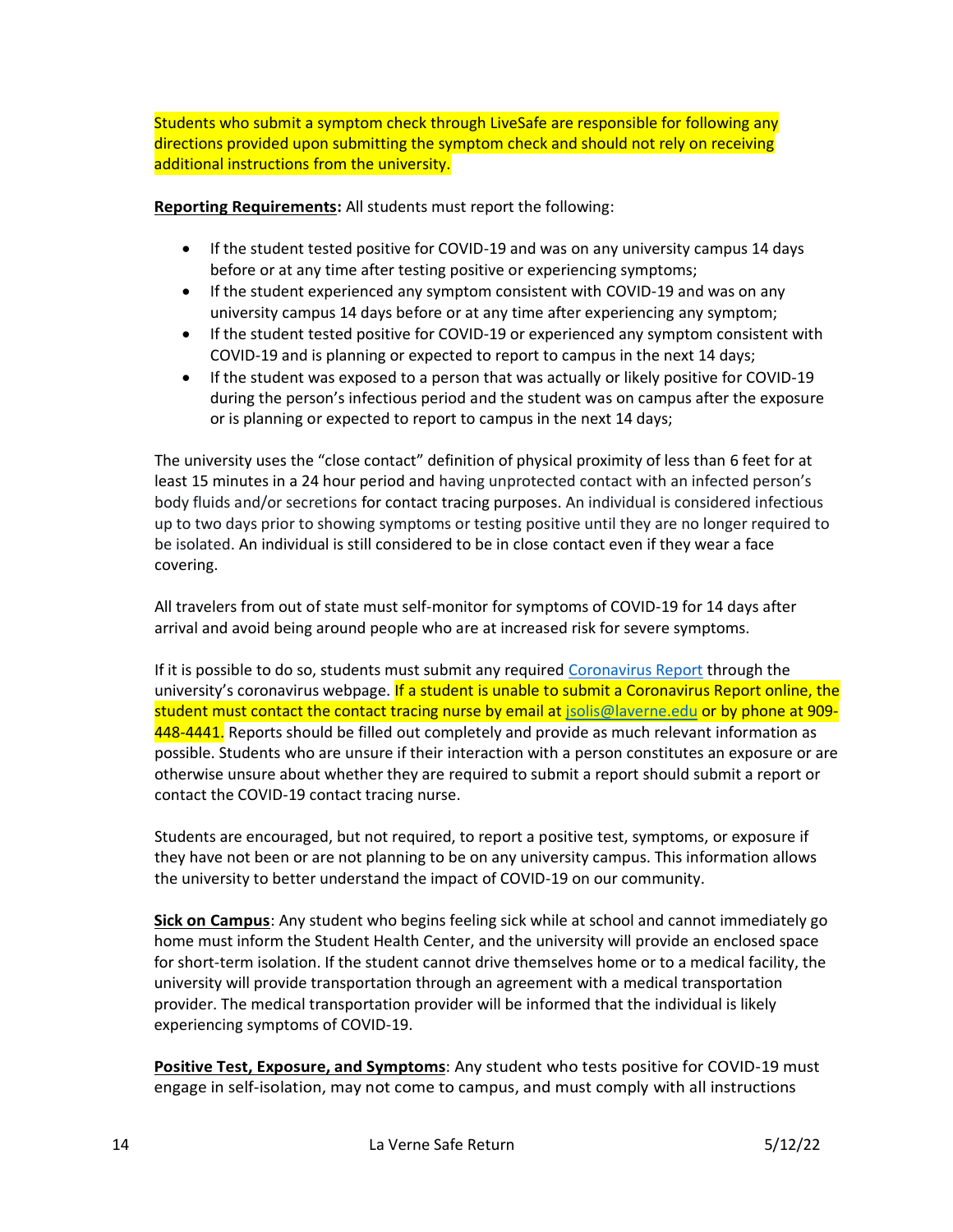provided by a member of the COVID-19 Containment, Response, and Control Team, including isolation duration.

Students who tested positive for COVID-19 or are considered exposed to COVID-19, must follow the instructions provided by the COVID-19 Containment, Response, and Control Team. The university will follow all requirements for isolation and quarantine as presently required by the California Department of Public Health and the Los Angeles County Department of Public Health. A description of these instructions may be found on the university's COVID-19 webpage.

Students experiencing any symptom consistent with COVID-19 may not report to campus and should contact the Student Health Center for symptom assessment and determination of the need for COVID-19 testing. Students who have experienced symptoms consistent with COVID-19 for five or more days must obtain a negative COVID-19 test before reporting back to campus unless otherwise directed by a COVID-19 Containment, Response, and Control Team member.

Students who submit a [Coronavirus Report](https://cm.maxient.com/reportingform.php?UnivofLaVerne&layout_id=127) will be contacted by a member of the university's COVID-19 Containment, Response, and Control Team, who will provide the student with important information about COVID-19 and next steps for testing, quarantine, and public health best practices. The team will provide direction to the student on how, where, and when to receive diagnostic testing.

<span id="page-14-0"></span>**Residence Halls and Athletics Testing**: Students in the residence halls and athletics will follow the testing requirements from the Los Angeles County Department of Public Health, the NCAA, and the SCIAC.

Individuals living in residence halls who need to isolate or quarantine will be moved to a single room with a personal restroom. Isolation and quarantine rooms will be in separate areas of the residence hall and will be identified with signage. Food and other supplies will be provided directly to the student so they do not need to leave the room.

See Appendix C for a more detailed plan on the university's protocols for an outbreak and tracing response.

## <span id="page-14-1"></span>Campus Visitors, Events, and Travel

<span id="page-14-2"></span>**Campus Visitors and Vendors**: Visitors are permitted on campuses to conduct business related to the university.

Visitors must wear face coverings while indoors, regardless of vaccination status.

Vendors who provide daily essential services/activities for the campus (I.e. Follet, Sodexo, Bon Appetit, Collegiate Press) will be considered part of the campus community and expected to follow guidelines for employees.

<span id="page-14-3"></span>**Events**: The university will return to its normal event scheduling/reservation process for most events, with some modifications required. See Appendix G.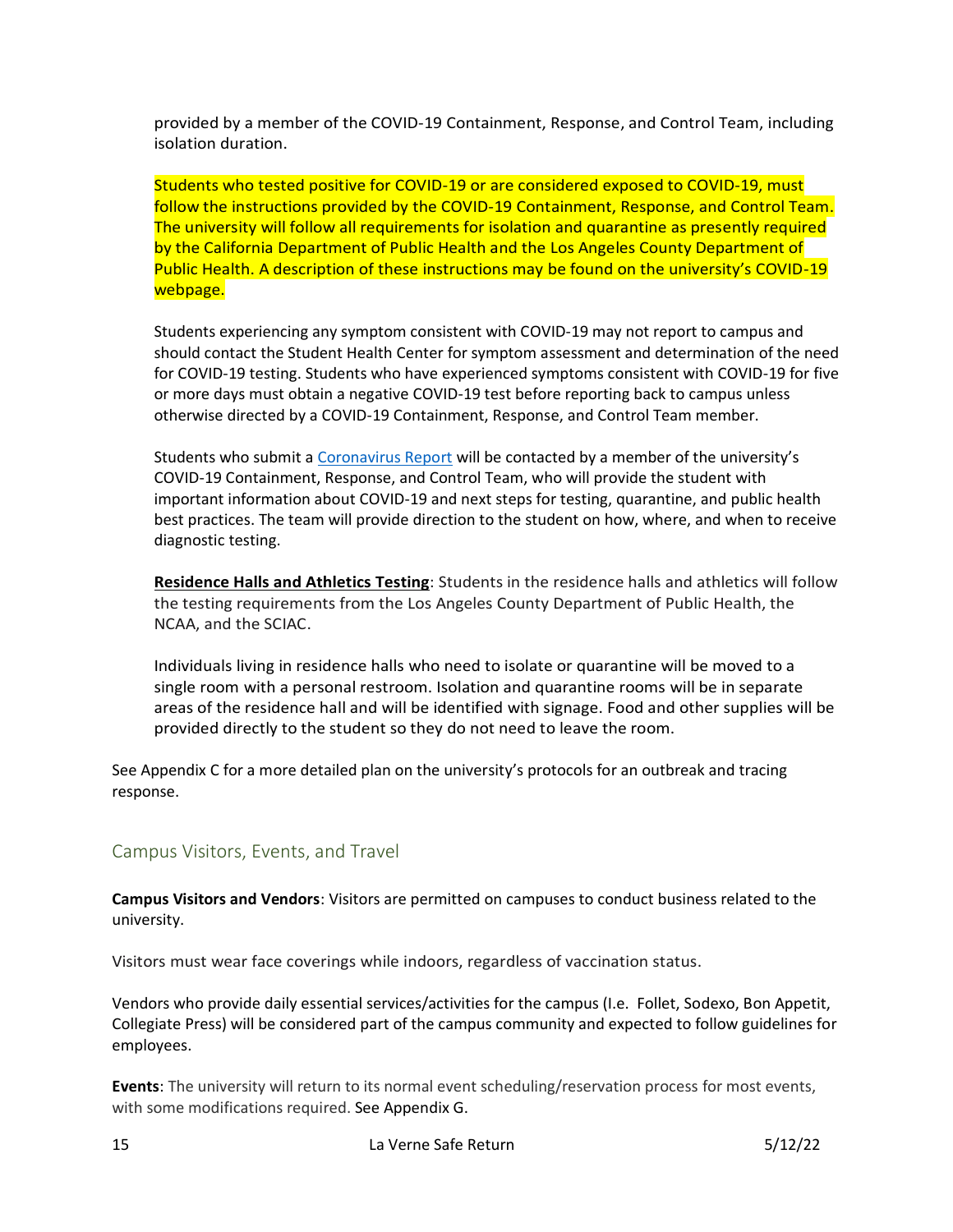<span id="page-15-0"></span>**Travel:** Travel will need approval from the requestor's President's Cabinet member. Study Abroad programs and Study Abroad Tours will be reviewed on a case-by-case basis on CIEE / provider guidance, national regulations, and US State Department advice. Anyone traveling on university business must follow all [state](https://covid19.ca.gov/travel/) and [CDC](https://www.cdc.gov/coronavirus/2019-ncov/travelers/index.html) travel guidelines.

## <span id="page-15-1"></span>Communications

The university will provide credible, trustworthy, and timely information to all stakeholders about the plan to return, as well as frequent reminders of best practices for social distancing and hygiene. Communications will include virtual town halls, a dedicated web page, coordinated social media posts, campus signage, FAQs, and email.

Signage will be posted across campus to remind the community and visitors to practice healthy hygiene, be mindful of symptoms, and social distancing and other protocols. Only university or [CDC-approved](https://www.cdc.gov/coronavirus/2019-ncov/communication/print-resources.html?Sort=Date%3A%3Adesc&CDC_AA_refVal=https%3A%2F%2Fwww.cdc.gov%2Fcoronavirus%2F2019-ncov%2Fcommunication%2Ffactsheets.html) signage should be displayed in offices.

A copy of the *La Verne Safe Return* plan will be available to all employees, and key aspects will be posted at public entrances across campus. This will include entrances reinforced with signage advising individuals to avoid entering the facility if they have COVID-19 symptoms.

Communication about confirmed cases or outbreaks will be directed by the COVID-19 Response Team as outlined in the COVID-19 Containment, Response, and Control Plan. For details, see Appendix C.

## <span id="page-15-2"></span>Planning Groups, Organization, and Decision Making

A subgroup of the President's Cabinet is coordinating planning with guidance from two internal committees: The Coronavirus Monitoring Committee and Academic Affairs Coronavirus Committee (see Appendix I). Foundational materials for the plan include the American College Health Association's *[Considerations for Reopening Institutions of](https://www.acha.org/documents/resources/guidelines/ACHA_Considerations_for_Reopening_IHEs_in_the_COVID-19_Era_May2020.pdf) Higher Education in the COVID-19 Era* and the Centers for Disease Control and Prevention's *[Considerations for Institutes of Higher Education](https://www.cdc.gov/coronavirus/2019-ncov/community/colleges-universities/considerations.html)*.

The plan is also aligned with guidance from experts, associations, and public health agencies, including: Association of Independent California Colleges and Universities (AICCU); National Association of Independent Colleges & Universities; Los Angeles County Department of Public Health; State of California Governor's Office; and the National Collegiate Athletic Association.

#### <span id="page-15-3"></span>Additional Resources

- [Safely Reopening California](https://covid19.ca.gov/safely-reopening/#reopening-california)
- [Reopening LA County](http://publichealth.lacounty.gov/media/coronavirus/reopening-la.htm#restaurants)
- [Cal/OSHA COVID-19 Temporary Workplace Standards](https://www.dir.ca.gov/dosh/coronavirus/Revisions-FAQ.html)
- [California COVID-19 Vaccination Resources](https://myturn.ca.gov/)
- [Centers for Disease Control and Prevention COVID-19 Information](https://www.cdc.gov/coronavirus/2019-ncov/index.html)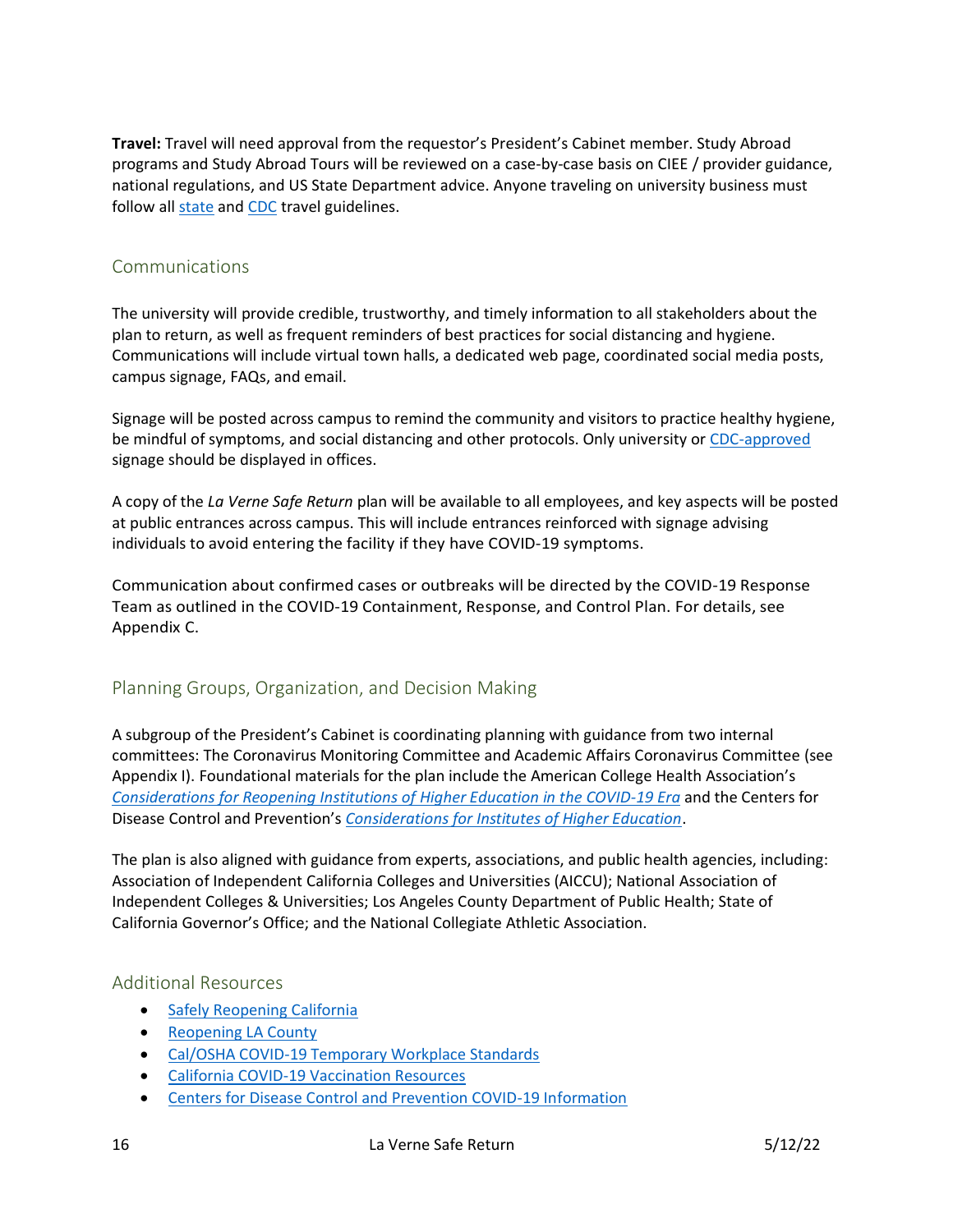<span id="page-16-0"></span>Appendix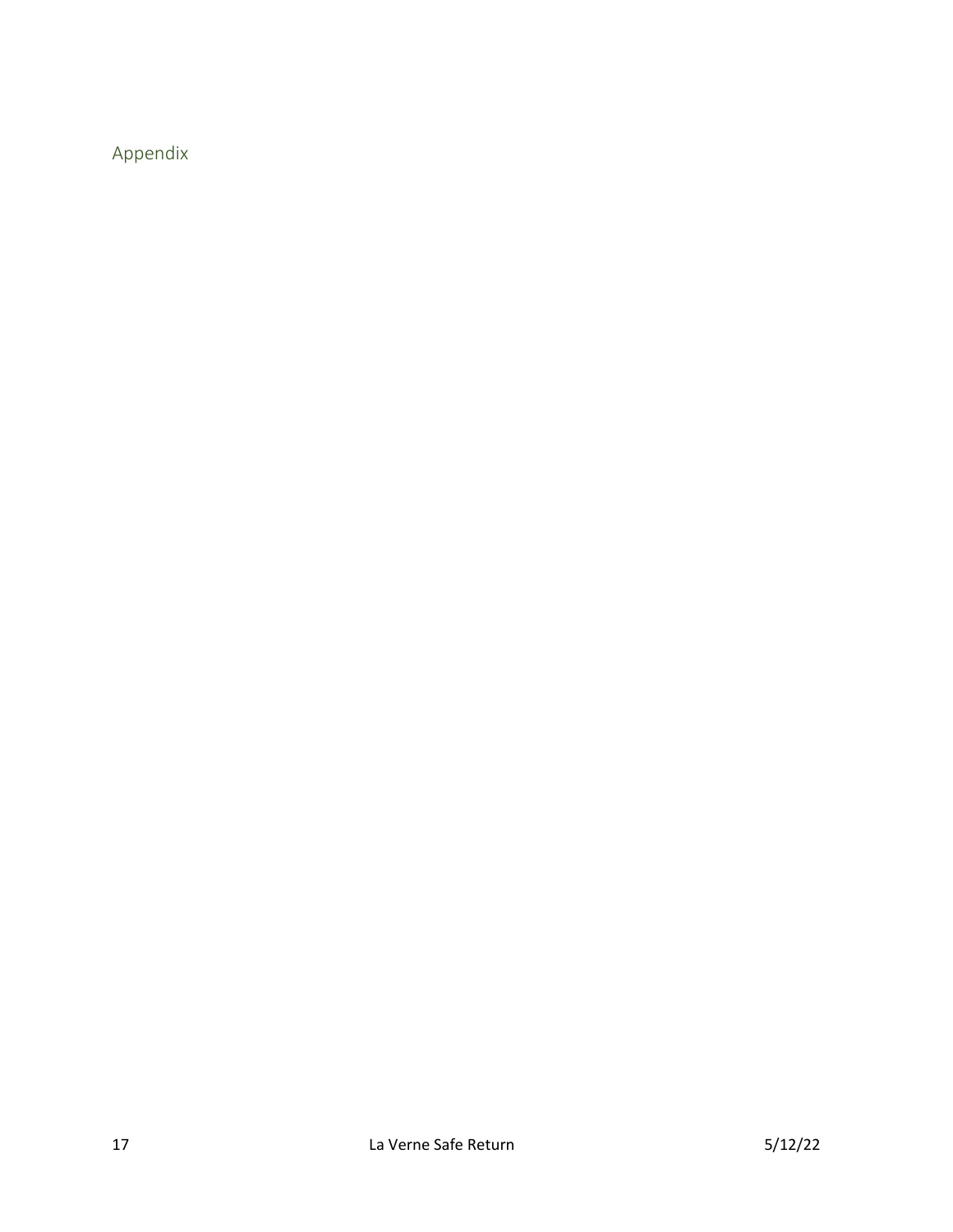#### <span id="page-17-0"></span>**Appendix A: On-Campus Housing**

The university is preparing for a safe reopening of its residence halls as permitted by state and county public health agencies. Students will be offered single and multiple occupancy rooms with appropriate health and safety protocols in place.

Students living on-campus are subject to the vaccination requirements as outlined in the Student Vaccination Policy (Appendix E). Student living-on campus will have exemptions from the vaccination policy limited to medical, ADA, or religious reasons only.

Students granted an exemption to the vaccine requirement for on-campus housing may be placed in single rooms. The University of La Verne reserves the right to prioritize housing based on vaccination status and to limit personal exemptions for residential students.

**Preventative Guidance**: In accordance with the Los Angeles County Department of Public Health and the Centers for Disease Control and Prevention, the following guidance is provided to students.

- Mini-fridges and personal use coffee makers are permitted in resident rooms, but should not be shared with others. Appliances with outside heating elements, toasters, and toaster ovens are not permitted in resident rooms.
- Students will be encouraged to use totes in shared bathroom facilities and encouraged not to place personal items directly on counter surfaces in bathrooms.
- Residents will not be permitted to have guests, with the exception of approved parent visits or attendants.

#### **Illness, Prevention, and Symptom Check Guidance:**

- Students living on campus who have a fever of 99.9 F or higher or are experiencing one or more of the other CDC articulated COVID-19 [symptoms,](https://www.cdc.gov/coronavirus/2019-ncov/symptoms-testing/symptoms.html) or are otherwise ill, may not attend class or activities on campus, the dining hall, or public areas, and must submit a Coronavirus Report, immediately notify the [Student Health Center,](https://laverne.edu/health/) and should stay in their room.
- In alignment with Los Angeles County Department of Public Health and university Self-Screening, Testing, Tracking, and Quarantine policy, students may be temporarily relocated to a self-isolation/quarantine location or asked to isolate or quarantine in place for as long as identified.
- All students in residence halls are strongly encouraged to wear masks in any setting where others are present, including classrooms, offices, and buildings.
- Unvaccinated students in residence halls will be required to:
	- o Participate in targeted surveillance testing in regular intervals conducted as instructed by Residential Life staff.
	- $\circ$  Conduct symptom checks daily prior to going to class, dining halls, or other scheduled campus activities where they may come into contact with other students or employees. Symptom checks may be conducted using the LiveSafe app.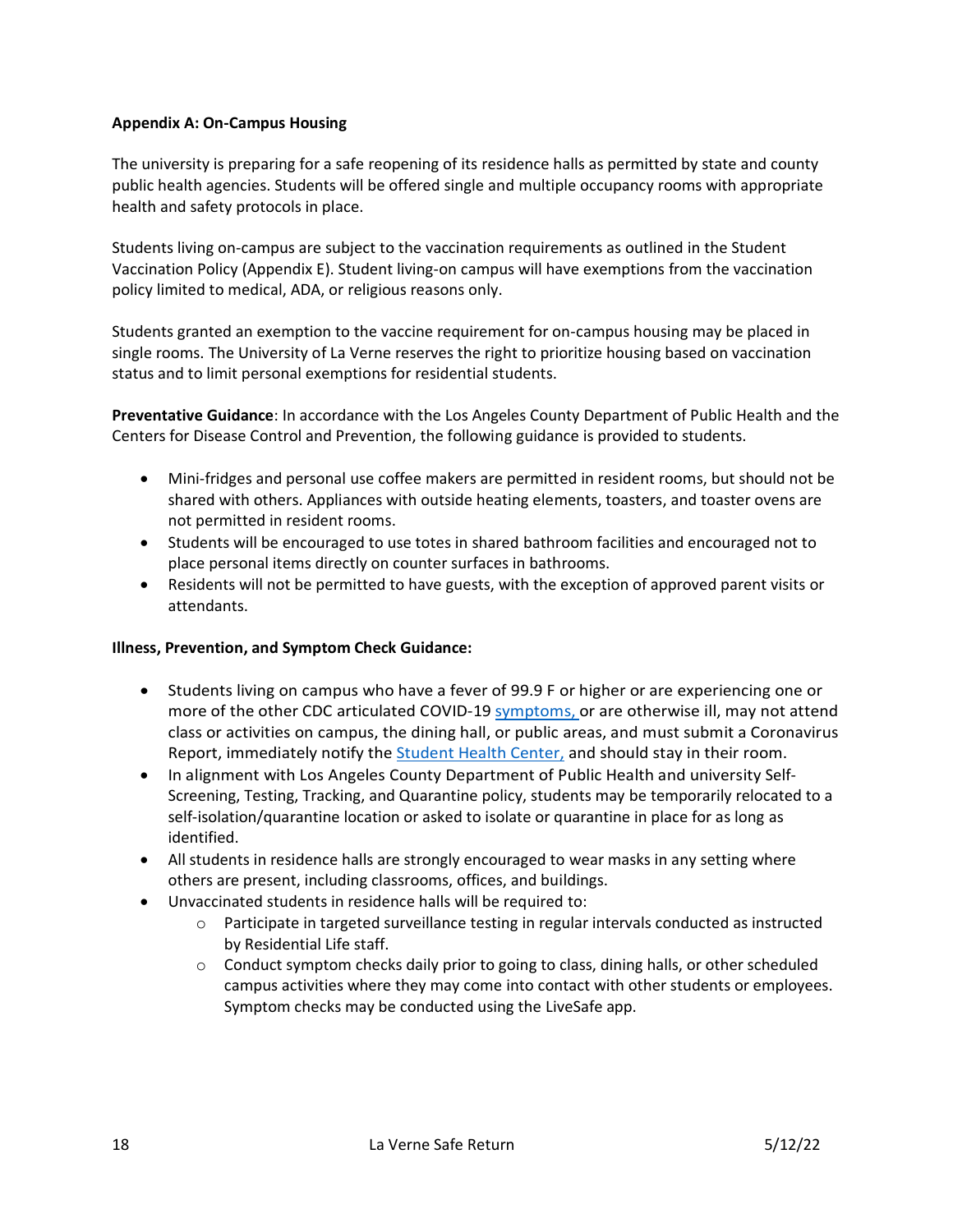#### **Environmental Health and Safety:**

- Cleaning and Disinfecting**:** Common areas (i.e. bathrooms and lounges) and frequently touched surfaces (doorknobs, light switches, countertops, handles, elevator switches and buttons, grab bars) will be disinfected regularly by Custodial Services. Hand-sanitizer will be placed at entrances of each building and in common areas. Only EPA approved disinfectants will be used.
- Air Conditioning and Heating**:** HVAC systems have been modified to enhance filtration and ventilation through a variety of means. To the maximum extent possible, ventilation will be increased in all buildings, and open windows and doors as well as other modifications will increase the quantity of outside air and ventilation in offices and other spaces (See Appendix B).

Students will be asked to sign a "University of La Verne Residential Life COVID-19 Agreement" outlining expectations associated with living in the residence halls during COVID-19. Any student not complying with any provision of COVID-19 policy or guidance risks the health and safety of the university community and will be subject to corrective or disciplinary action through the Code of Student Conduct.

Additional information is available at [laverne.edu/housing.](https://laverne.edu/housing/) For questions, please contact [housing@laverne.edu.](mailto:housing@laverne.edu)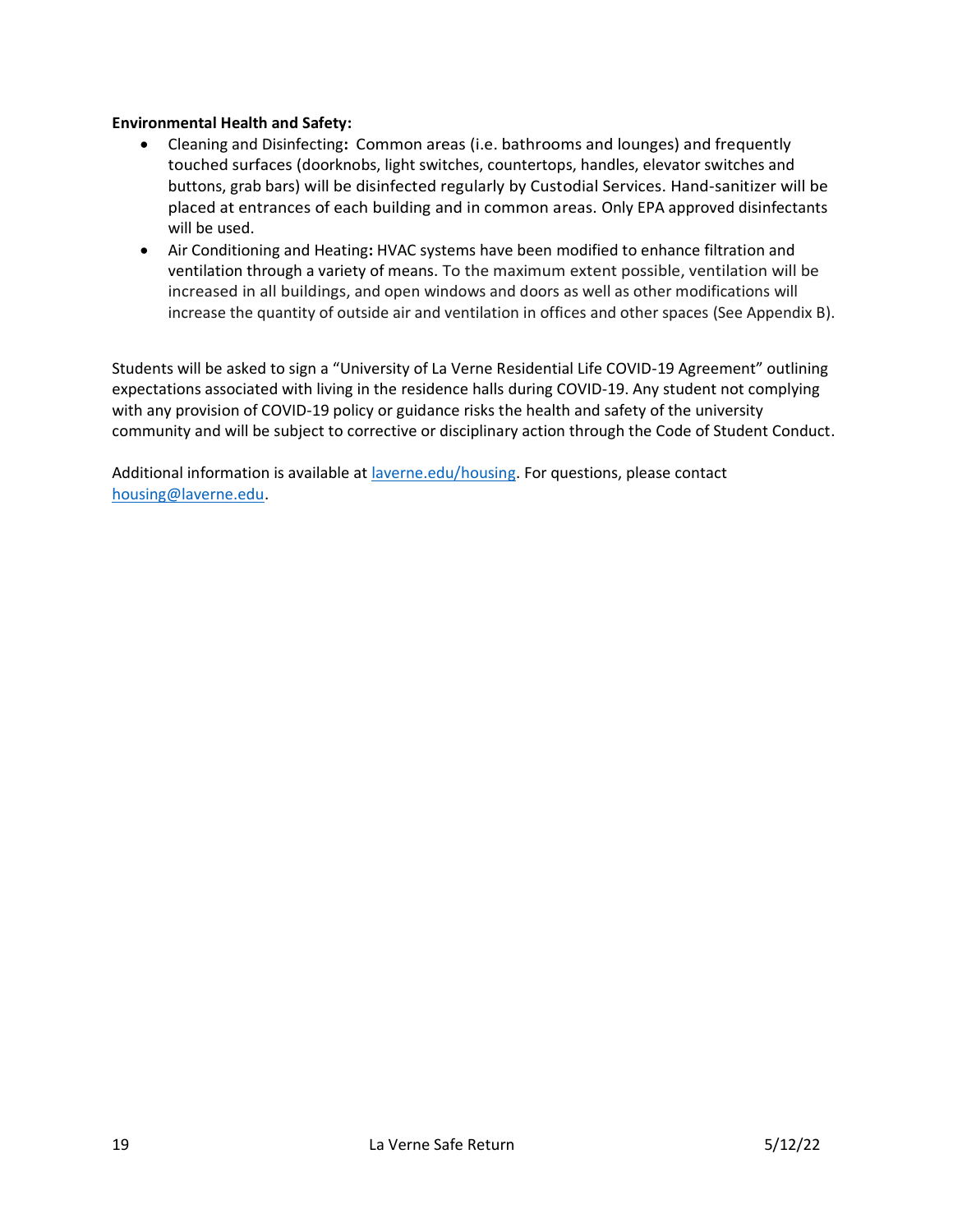#### <span id="page-19-0"></span>**Appendix B: HVAC and Water System Protocols**

**Air Conditioning and Heating**: In line with state guidance, the university follows the advice of the American Society of Heating, Refrigeration, and Air-Conditioning Engineers (ASHRAE's) Position Document on Infectious Aerosols, dated April 14, 2020, which asserts that keeping air conditioners on can help control the spread of the virus.

According to considerable research, strategically engineered ventilation systems can reduce the risk from infectious aerosols through effective airflow patterns that dilute contaminants and even remove infectious agents (CDC 2005).

Following the ANSI/ASHRAE Standards 62.1 and 62.2 (ASHRAE 2019a, 2019b), Facilities is implementing the following tasks to support a safe environment within university facilities:

- All HVAC systems will be adjusted to optimize the amount of outside air. This exhausts a maximum amount of interior air and draws in fresh air to be cooled (or heated) and distributed throughout the building. Energy recovery ventilation systems will be minimized to reduce recirculating potential contaminates. *This will reduce performance on extreme temperature days and we will sacrifice some comfort to promote a safe environment.*
- All HVAC filtrations will be replaced to provide MERV-13 or the highest level achievable. Systems that are able to accommodate HEPA filtration will receive new HEPA filters.
- HVAC systems will run for longer durations (24/7 if possible) to maintain a continual replacement of air volume, improving airflow and air quality.
- Bipolar ionization units have been added to systems to help bind airborne contaminates to ensure collection within the filtration systems.
- Relative Humidity (RH) set points will be maintained between 40% and 60%. This range of humidity is most unfavorable for the survival of microorganisms.
- All above tasks will be completed prior to the return of employees and students.

These measures will not fully eliminate the risk of transmission, but deploying this series of mitigation measures will help reduce the risk of infection within our spaces.

Property managers for our leased facilities have been contacted to ensure similar guidelines are being followed. Once their organization's safe reopening plans are received, they will be shared with the stakeholders of those spaces to ensure all occupants are informed.

**Protocol for HVAC Failure**: Occupants should notify Facilities in the event of a ventilation failure. If the failure cannot be resolved quickly by Facilities, supervisors are advised to vacate their teams from the building. Building leaders will be expected to notify all active classes within the building that they will need to vacate the facility. Evacuations should be processed in an orderly fashion while maintaining social distancing guidelines. If Facilities determine that the failure cannot be restored within the hour, classes will need to be canceled or relocated for that day. Facilities will notify the Registrar's Office, which will reassign locations for the remaining classes.

All employees who reside within the affected facility will convert to working remotely and await notice to return to their workstations or an assigned interim location. Facilities will provide estimated times to the Registrar's Office and department supervisors for restoring service to affected spaces.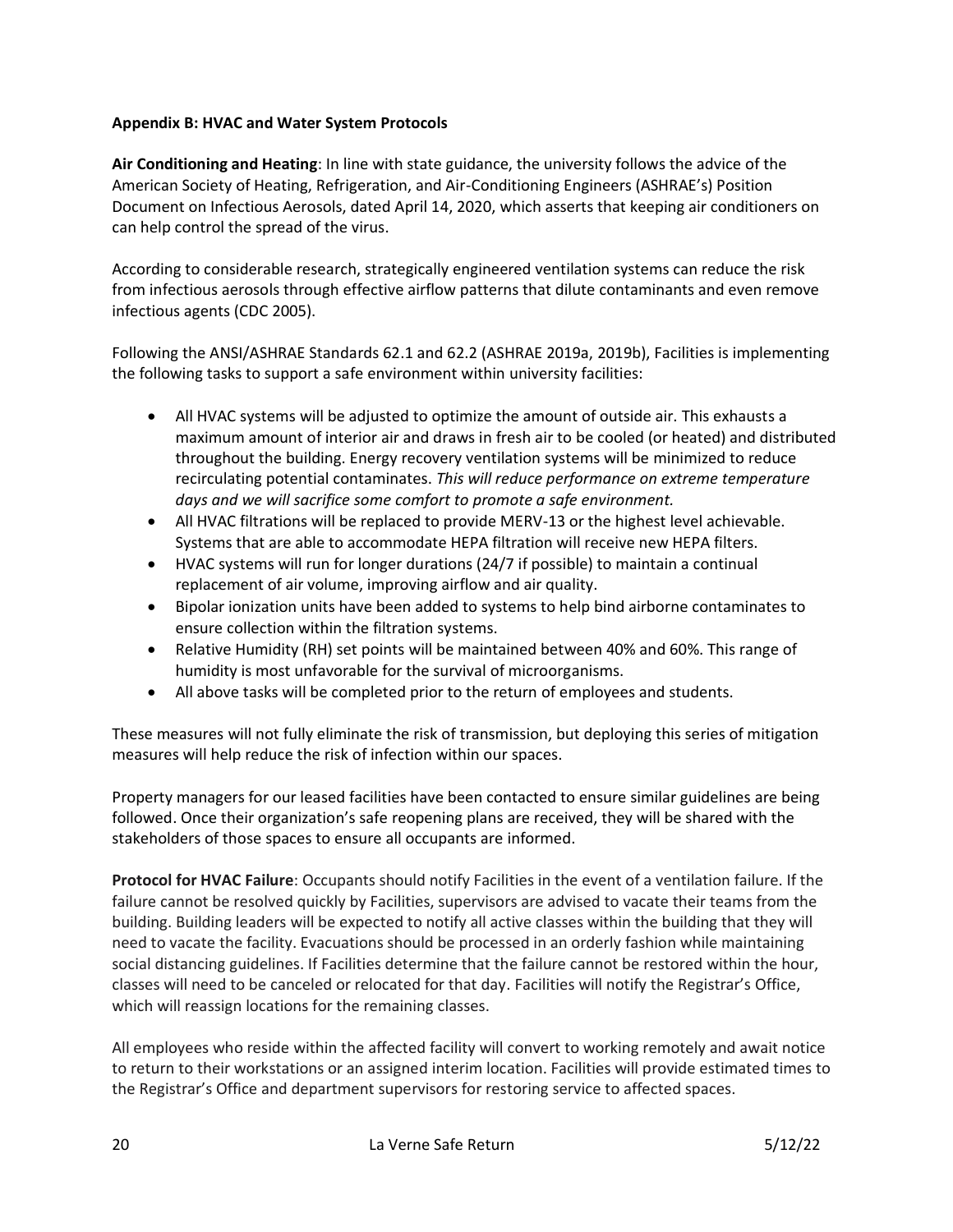**Flushing and Testing of Water Systems**: Per ASHRAE's COVID-19 Building Readiness/Reopening Guidelines, and to help mitigate the risk of waterborne pathogens, Facilities has performed flushing of water systems. A certified laboratory has taken samples and tested for the presence of harmful bacteria, resulting in negative results.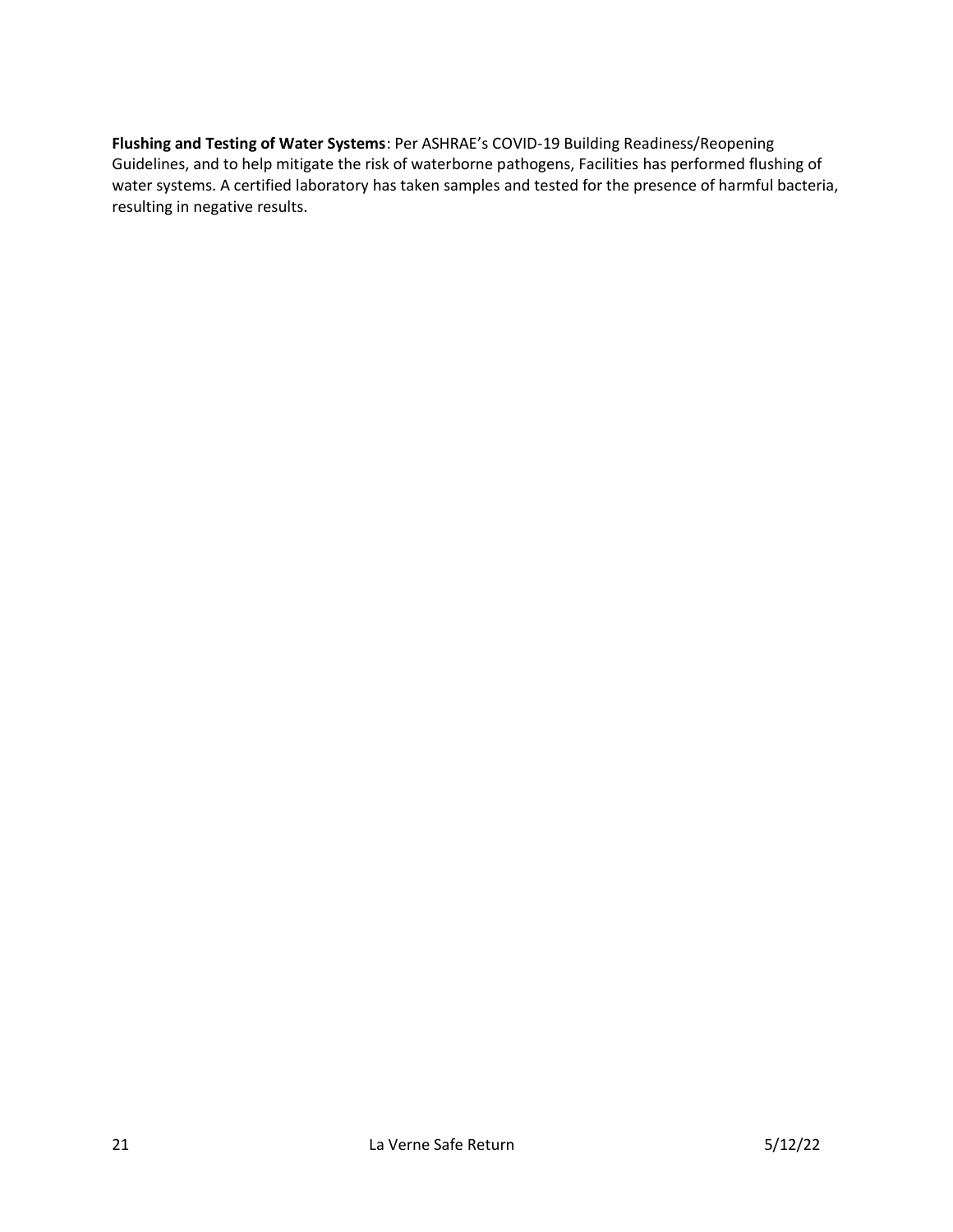#### <span id="page-21-0"></span>**Appendix C: University of La Verne COVID-19 Containment, Response, and Control Plan**

In compliance with public health requirements and the La Verne Safe Return plan, the COVID-19 Containment, Response, and Control Plan describes the university's approach to preventing and containing the spread of COVID-19 on campus and in the university community.

Administrative Oversight—COVID-19 Containment, Response, and Control Plan Team ("COVID-19 Response Team"):

- Compliance Officer—Alison Vicroy
	- o Responsible for:
		- Establishing and enforcing all COVID-19 safety protocols including the functions of the COVID-19 Response Team.
		- Ensuring that employees and students receive training on COVID-19 and the university's safety protocols.
		- Collecting and analyzing campus and community data, including the university's COVID-19 Line List.
		- **■** Training COVID-19 Response Team personnel.
		- Serving as a liaison with public health officials.
		- Serving as a liaison with university leadership.
		- Communicating information and updates to appropriate individuals and groups.
	- $\circ$  A deputy compliance officer will also be identified and will fulfill responsibilities should the compliance officer require extended leave.
- Case Investigators—Athletic training, Student Health Center, and other staff cross trained to support COVID response functions
	- o Responsible for:
		- Contact tracing.
		- Case management of individuals in isolation and quarantine.
		- Approving returns to campus.
		- Providing information to campus community members.
		- Coordinating with department partners.
- Deviations from this plan may be implemented and/or approved by the compliance officer with the guidance of and in coordination with the local public health authority.

#### Monitoring

- Notification
	- $\circ$  Any student, employee, or volunteer must report any of the following: a positive test, symptoms, or unvaccinated exposure as described by this plan.
- Reporting Systems
	- $\circ$  Reports should be made by submitting a Coronavirus Report through the university's Coronavirus website.
	- $\circ$  If unable to submit a Coronavirus Report, a student, employee, or volunteer may submit a report by contacting the Contact Tracing Nurse directly by phone or email.
	- o Regardless of method of reporting, the COVID-19 Response Team will respond to notifications of a positive case, an exposed individual, or an individual with symptoms consistent with COVID-19 in the manner described below.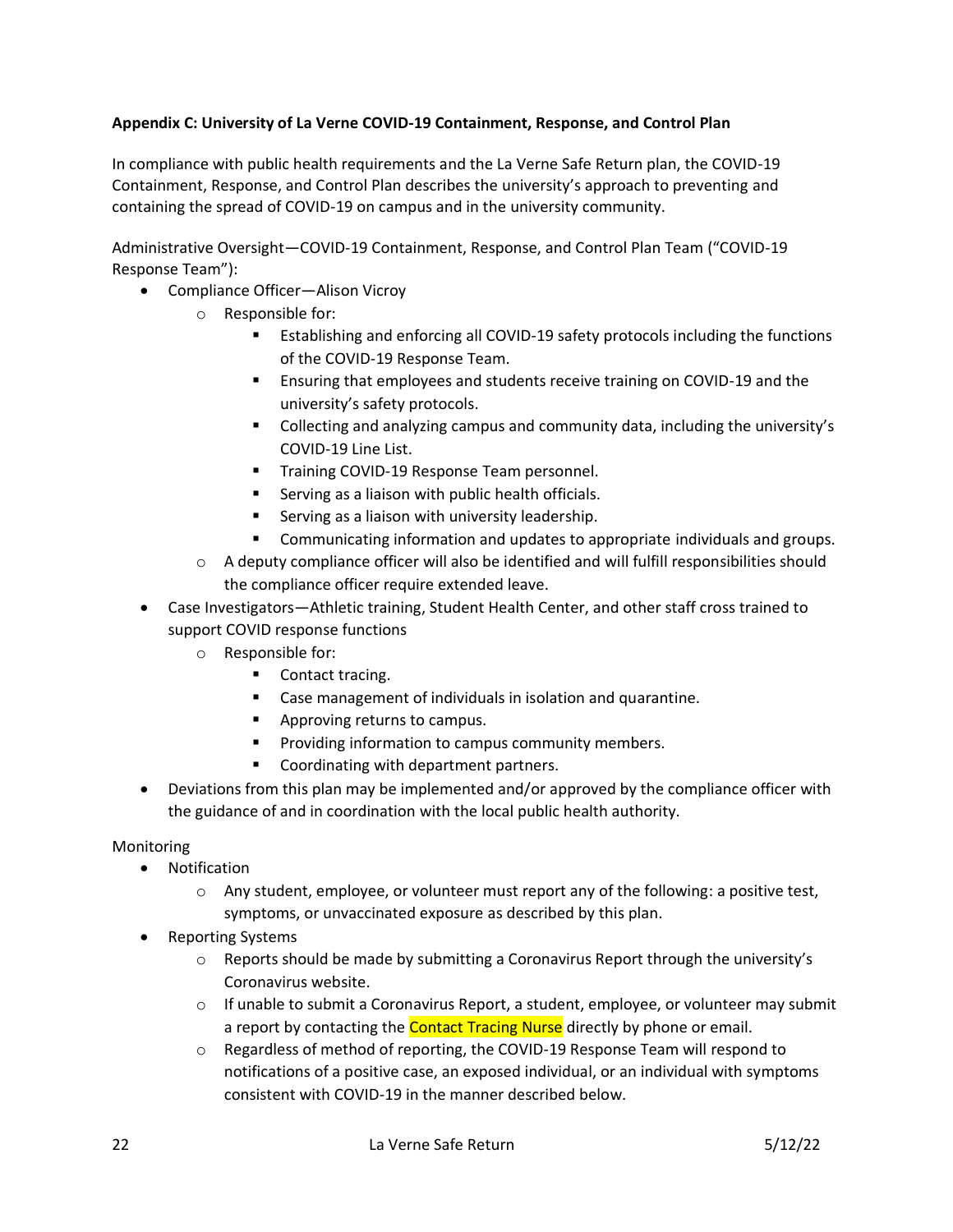- Outbreaks
	- $\circ$  Designation of a cluster or outbreak will be made in coordination with the local health department.
- Syndromic surveillance
	- o In addition to monitoring laboratory-confirmed cases of COVID-19, the COVID-19 Response Team will monitor the prevalence of symptoms consistent with COVID-19 through daily symptom checks, Student Health Center statistics, and other sources of community public health reporting.

#### Report Response

- Upon receiving a report through a Coronavirus Report, phone call, or other route, the COVID-19 Response Team will engage in the following:
	- $\circ$  Case investigation and contact tracing—The process of investigation from whom an individual may have contracted COVID-19 and who they may have subsequently exposed to COVID-19.
	- $\circ$  Case management—Coordinating care and addressing concerns for an individual identified in a case investigation.
	- $\circ$  Testing—Advising individuals on testing requirements and facilitating any necessary testing.
	- $\circ$  Communication—Internal and external communication with appropriate parties.
	- o Environmental management—Advising Facilities on cleaning physical spaces and objects with which individuals may have interacted during an infectious period.
- Positive case investigation and contact tracing
	- $\circ$  Upon receiving a report of a positive case of COVID-19, a case investigator will contact the individual via telephone immediately, or the following morning if submitted overnight, in order to begin the case investigation process.
		- Case investigators will attempt at least three phone calls at different times of the day and will leave messages if possible.
	- $\circ$  The case investigator will inform the individual that, in addition to the university's case investigation and contact tracing, the local county public health department may be in contact to collect additional information and issue a Health Officer Order for Case Isolation.
	- o A case investigator will investigate:
		- **•** The circumstances under which an individual may have been exposed to COVID-19 and
		- Who the positive individual may have exposed to COVID-19 during their infectious period.
	- $\circ$  In addition to case interviews, the case investigator may also utilize additional sources of information to identify possible exposures, including:
		- Data from applications, such as Campus Labs, Blackboard, E-Plex, and StarRez
		- Class attendance data
		- Class roles
		- Meeting agenda and notes
	- $\circ$  Using the information collected, the case investigator will establish a list of individuals identified as possible contacts.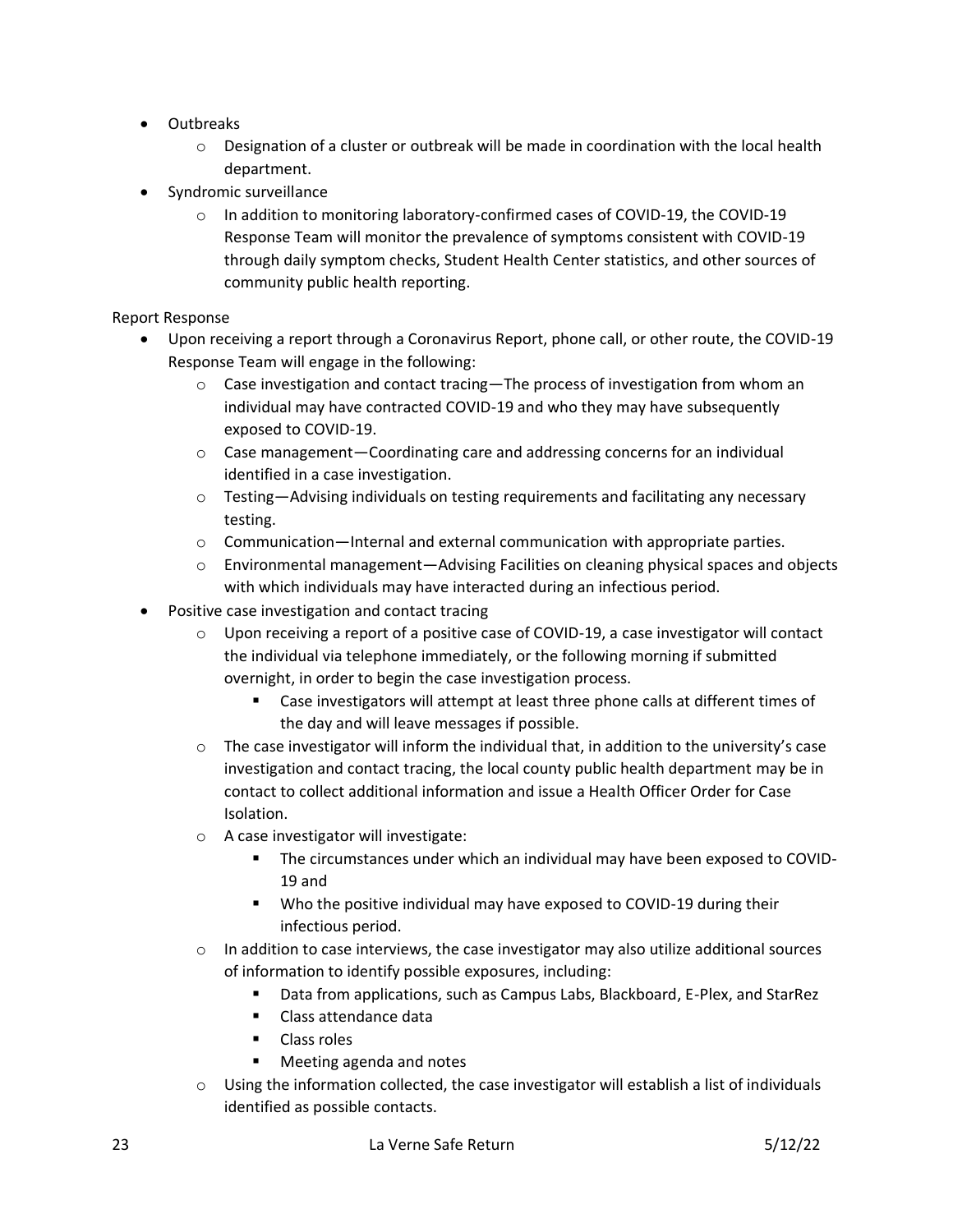- $\circ$  Whenever more than one case is identified on campus within a 14-day period, the case investigator will determine if the cases are epidemiologically linked.
- Positive case management
	- $\circ$  In order to support the student, employee, or volunteer, the case investigator will:
		- Advise the individual of isolation requirements consistent with public health requirements.
		- Answer routine questions regarding COVID-19 and the university's safety protocols, including isolation and testing requirements.
		- Advise the individual on university and community resources available to them during their isolation period and make referrals as appropriate.
		- Check in with the individual throughout the isolation period to identify additional needs, answer questions, and collect symptom information.
		- Facilitate post-symptomatic retesting.
	- o At the completion of the necessary isolation period, the COVID-19 Compliance Officer must approve the individual to return to campus.
- Positive case communication
	- $\circ$  All positive cases and their unvaccinated contacts will be added to the university's COVID-19 Line List.
	- $\circ$  The local health department will be contacted immediately if a possible outbreak or cluster is identified.
	- $\circ$  Campus contacts of positive cases will be contacted by email to advise them of their possible exposure and if there is a need to quarantine, and facilitate testing
	- $\circ$  In the event that a positive case was unable to identify others with which the individual interacted, such as visiting a large space open to all students and/or employees, a campus email will be sent advising anyone in that space of their potential exposure
	- $\circ$  In the event that the university learns of a circumstance in which a large number of people had a high risk of exposure to a positive case, a timely warning may be issued.
	- o Smart phone apps, including the university's LiveSafe app may be utilized to supplement phone and email communication.
	- $\circ$  Based on initial reporting of the location on campus of a positive case, the COVID-19 Response Team will contact the Facilities Department partner to advise regarding environmental management of physical spaces and objects.
	- $\circ$  Facilities will contact supervisors with employees in impacted buildings regarding building closure for cleaning.
	- $\circ$  In consultation with the associate vice president of strategic communications, the COVID-19 Response Team may send community messages reinforcing appropriate public health measures and reminders of university policies.
	- $\circ$  The COVID-19 Response Team will provide routine updates on campus case numbers to university leadership.
- Environmental management
	- $\circ$  Any physical space or object with which a positive case interacted will be cleaned and sanitized by trained staff in accordance with the recommended protocol for the space or item.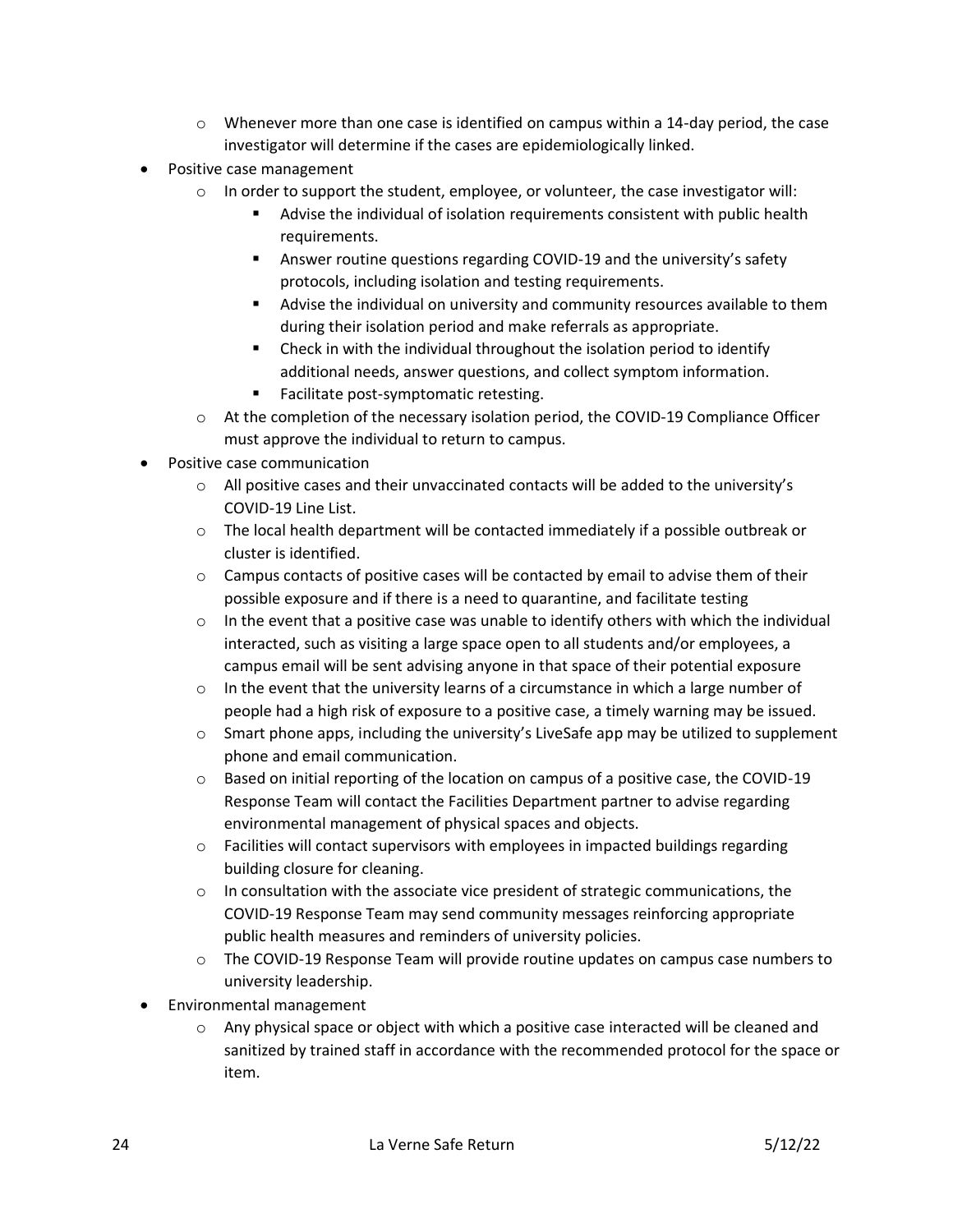- $\circ$  To the extent possible, rooms in which positive cases have been present will be immediately closed off and any windows opened to increase air circulation for 72 hours before cleaning.
	- If it has been more than seven days since the positive case was in the room, the 72 hour waiting period is not necessary.
- $\circ$  After appropriate cleaning and sanitizing, spaces and objects may be used in accordance with routine safety precautions.
- Contact case investigation
	- $\circ$  Upon receiving a report or identifying a student, employee, or volunteer that has been exposed to an individual that was positive or likely positive for COVID-19, a case investigator will contact the individual via email as soon as possible to provide notice of exposure and advise on quarantine and testing requirements
	- $\circ$  Information from symptomatic individuals who test negative will be included in the university's syndromic surveillance data.
- Contact case management
	- $\circ$  In order to support an unvaccinated student, employee, or volunteer who has been exposed to a positive or likely positive case, the case investigator will:
		- Answer routine questions regarding COVID-19 and the university's safety protocols, including quarantine and testing requirements.
		- Advise the individual on university and community resources available to them during their quarantine period and make referrals as appropriate.
		- Check in with the individual throughout the quarantine period to identify additional needs, answer questions, and collect symptom information.
		- Facilitate diagnostic testing.
		- Advise on transitioning to isolation if testing is positive.
- Contact testing
	- o The COVID-19 Response Team will facilitate on-campus testing.
	- $\circ$  The COVID-19 Response Team will work with the individual to address additional concerns such as transportation.
- Symptomatic case investigation
	- $\circ$  Upon receiving a report that a student, employee, or volunteer who has symptoms consistent with COVID-19, a case investigator will contact the individual via email with further instructions.
- Symptomatic testing
	- o The COVID-19 Response Team will facilitate on-campus testing of a symptomatic individual.
	- $\circ$  The COVID-19 Response Team will work with the individual to address additional concerns such as transportation.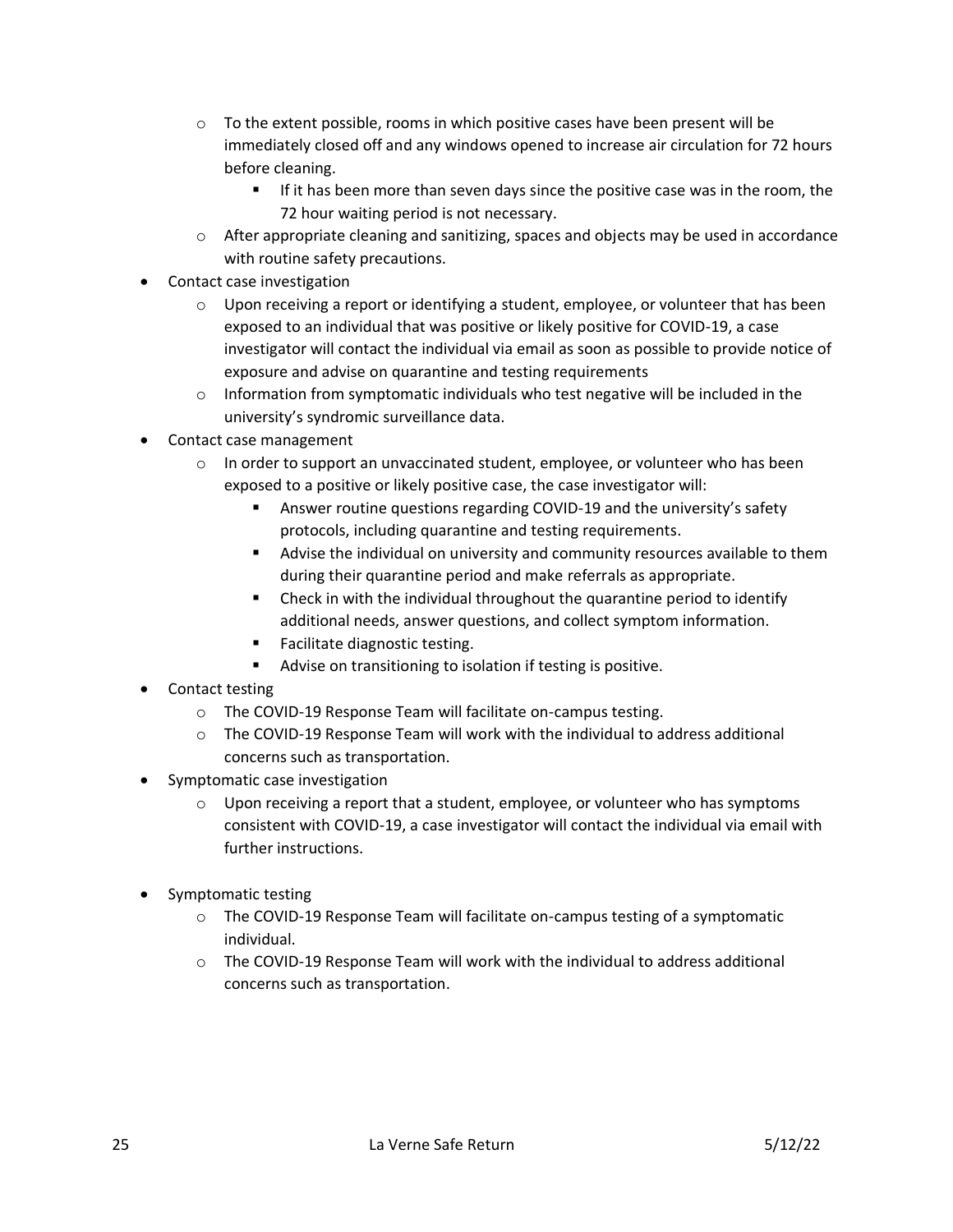#### <span id="page-25-0"></span>**Appendix D: Employee Vaccination Policy**

The University of La Verne's plans for a full return to campus prioritize the health and safety of students, faculty, and staff, while also honoring our historical commitment to a student-centered and personalized education.

This return includes an expectation for an experience that is as close as possible, to what we had before the pandemic, including the resumption of a full schedule of face-to-face course offerings, and fullyopened facilities, while remaining compliant with state and local COVID-19 guidelines.

In order to facilitate this full and safe return, the university will implement a COVID-19 vaccination requirement for all faculty, including adjunct faculty, and all staff. Individuals may request an exemption for medical, religious, ADA, or personal reasons.

**Eligible COVID-19 Vaccines.** All of the three major vaccines in use in the United States (Pfizer-BioNTech, Moderna, and Johnson & Johnson) qualify, as does any vaccine recognized by the World Health [Organization](https://extranet.who.int/pqweb/sites/default/files/documents/Status_COVID_VAX_16Feb2021.pdf) (WHO).

**Full Vaccination and Booster Requirement.** Employees must be fully vaccinated and, as soon as they are eligible, receive a booster shot. Individuals are considered fully vaccinated against COVID-19 two weeks after they have received their second dose in a two-dose series (Pfizer-BioNTech or Moderna) or two weeks after they have received a single-dose vaccine (Johnson & Johnson). Individuals are considered boosted immediately after receiving a booster dose. Employees are eligible to receive a booster shot five months after they receive a Pfizer-BioNTech or Moderna vaccination series, or two months after a single-does Johnson & Johnson vaccine. The deadline for compliance with the booster shot requirement is two weeks after the employee becomes eligible.

In accordance with public health recommendations, employees may be required to receive additional booster doses beyond the initial booster shot.

**Exemptions.** The COVID-19 vaccination requirement will allow for medical, religious, ADA, and personal exemptions. Individuals granted an exemption, including temporary exemptions as they complete their vaccination sequence, may be subject to regular COVID-19 testing, daily symptom checks, quarantines and additional COVID-19 training, or other preventative measures necessary to protect the health and well-being of the community.

Individuals currently without access to vaccines should plan to be vaccinated against COVID-19 at the earliest opportunity. The State of California maintains a [listing of vaccine sites.](https://myturn.ca.gov/)

**Employee COVID-19 Remote Work Accommodations.** An employee's approved medical, religious, ADA, and personal exemptions to the COVID-19 vaccination policy does not automatically provide an employee with the right to work remotely. All employee medical, ADA, religious, and personal accommodations will be reviewed and approved by the Office of Human Resources and the employee's manager. All COVID-19 remote work accommodations must be approved by the Office of Human Resources and the employee's manager.

**COVID-19 Vaccination Documentation Application.** In support of these measures, the university has a secure and confidential web-based COVID-19 vaccination documentation portal and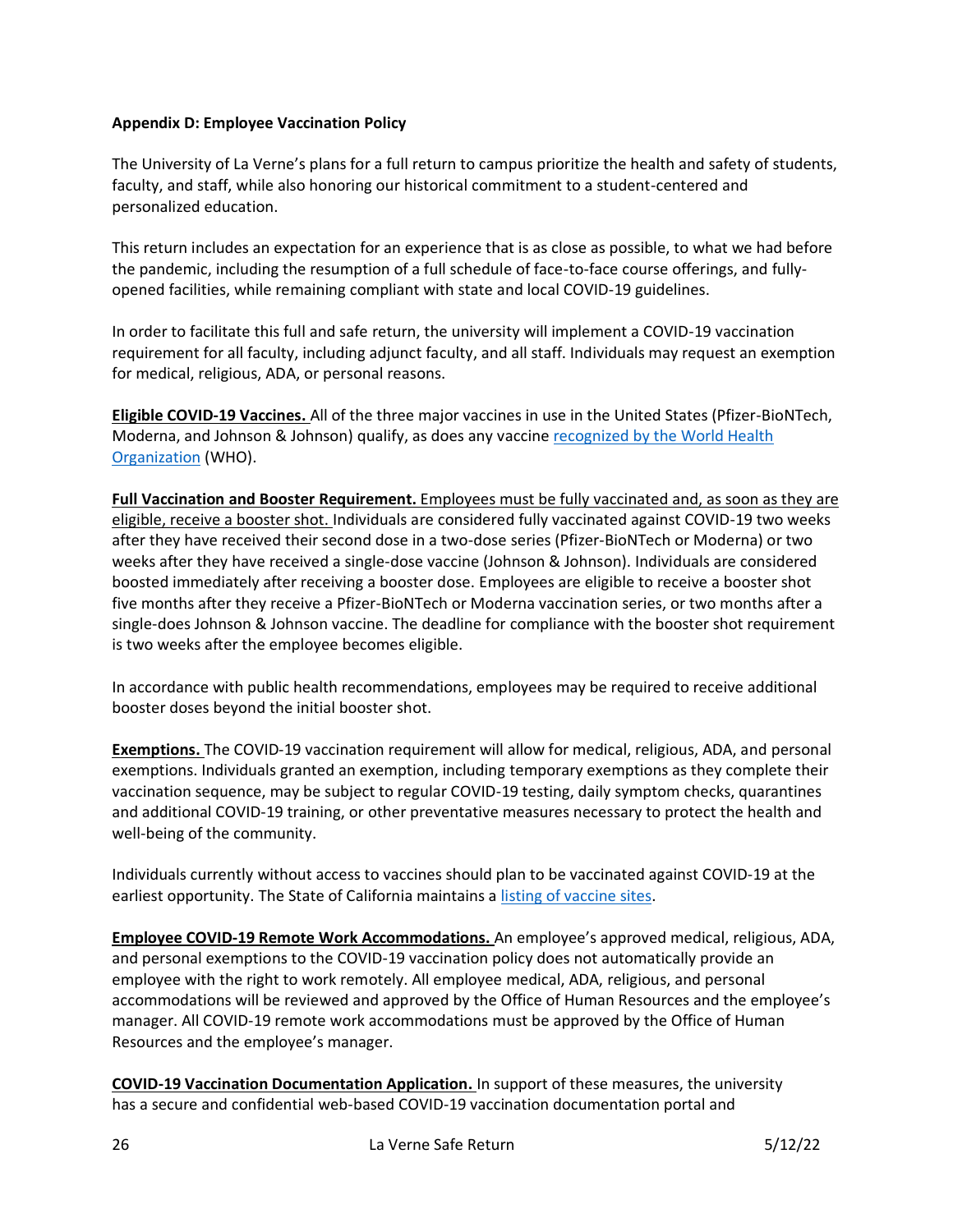exemption request process for faculty and staff to submit proof of vaccination or request an exemption. That may be accessed at univ.ly/vaccination.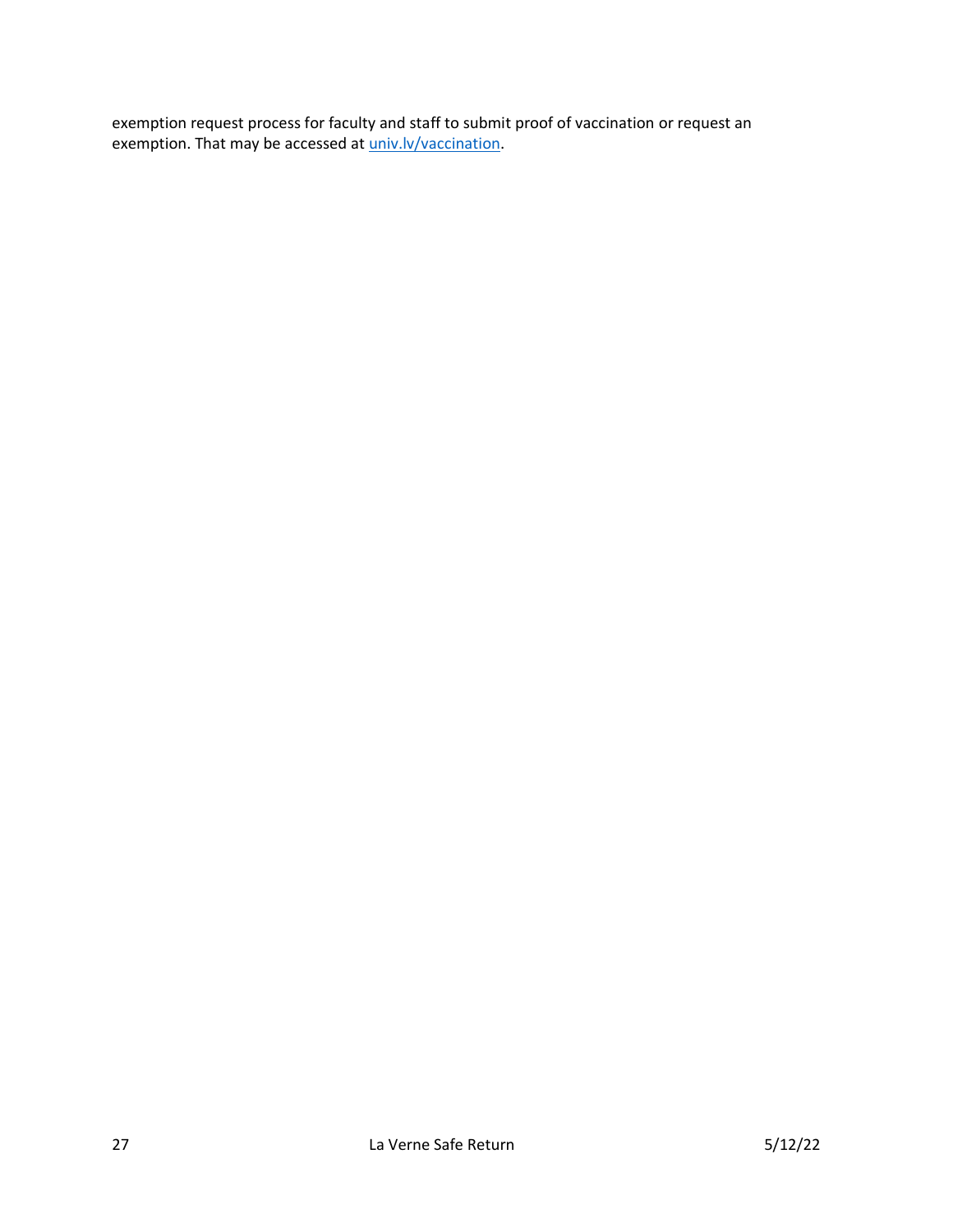#### <span id="page-27-0"></span>**Appendix E: Student Vaccination Policy**

The University of La Verne's plans for a full return to campus prioritize the health and safety of students, faculty, and staff, while also honoring our historical commitment to a student-centered and personalized education.

This return includes an expectation for an experience that is as close as possible to what we had before the pandemic, including the resumption of a full schedule of face-to-face course offering and fullyopened facilities, while remaining compliant with state and local COVID-19 guidelines.

In order to facilitate this full and safe return, the university will implement a COVID-19 vaccination requirement for students at all of our physical campuses and locations. Individuals may request an exemption for medical, religious, ADA, or personal reasons.

Students enrolled in La Verne Online programs, Victorville Campus programs, and Oxnard Campus programs who are not taking in-person classes are exempt from this requirement and will not be asked to submit proof of vaccination against COVID-19.

**Eligible COVID-19 Vaccines.** All three major vaccines in use in the United States (Pfizer-BioNTech, Moderna, and Johnson & Johnson) qualify, as does any vaccine [recognized by the World Health](https://extranet.who.int/pqweb/sites/default/files/documents/Status_COVID_VAX_16Feb2021.pdf)  [Organization](https://extranet.who.int/pqweb/sites/default/files/documents/Status_COVID_VAX_16Feb2021.pdf) (WHO).

**Full Vaccination and Booster Requirement. Students must be fully vaccinated and, as soon as they are eligible, receive a booster shot.** Individuals are considered fully vaccinated against COVID-19 two weeks after they have received their second dose in a two-dose series (Pfizer-BioNTech or Moderna) or two weeks after they have received a single-dose vaccine (Johnson & Johnson). Individuals are considered boostered immediately upon receiving a booster dose. Students are eligible to receive a booster shot five months after they receive a Pfizer-BioNTech or Moderna vaccination series or two months after a single-dose Johnson & Johnson vaccine. The deadline for compliance with the booster shot requirement is two weeks after the student becomes eligible.

In accordance with public health recommendations, students may be required to receive additional booster doses beyond the initial booster shot.

**Exemptions.** The COVID-19 vaccination requirement will allow for medical, religious, ADA, and personal exemptions. Individuals granted an exemption, including temporary exemptions as they complete their vaccination sequence, may be subject to regular COVID-19 testing, daily symptom checks, quarantines and additional COVID-19 training, or other preventative measures necessary to protect the health and well-being of the community.

Individuals without access to vaccines should plan to be vaccinated against COVID-19 at the earliest opportunity. This constitutes a temporary exemption and as such is available through the exemption process. The State of California maintains a [listing of vaccine sites.](https://myturn.ca.gov/)

Students wishing to request an exemption may do so by completing a [Student Vaccination Exemption](https://cm.maxient.com/reportingform.php?UnivofLaVerne&layout_id=34)  [Request.](https://cm.maxient.com/reportingform.php?UnivofLaVerne&layout_id=34) Request should be submitted, as soon as possible.

**Residence Halls.** In order to reside on-campus, students will be required to be fully vaccinated for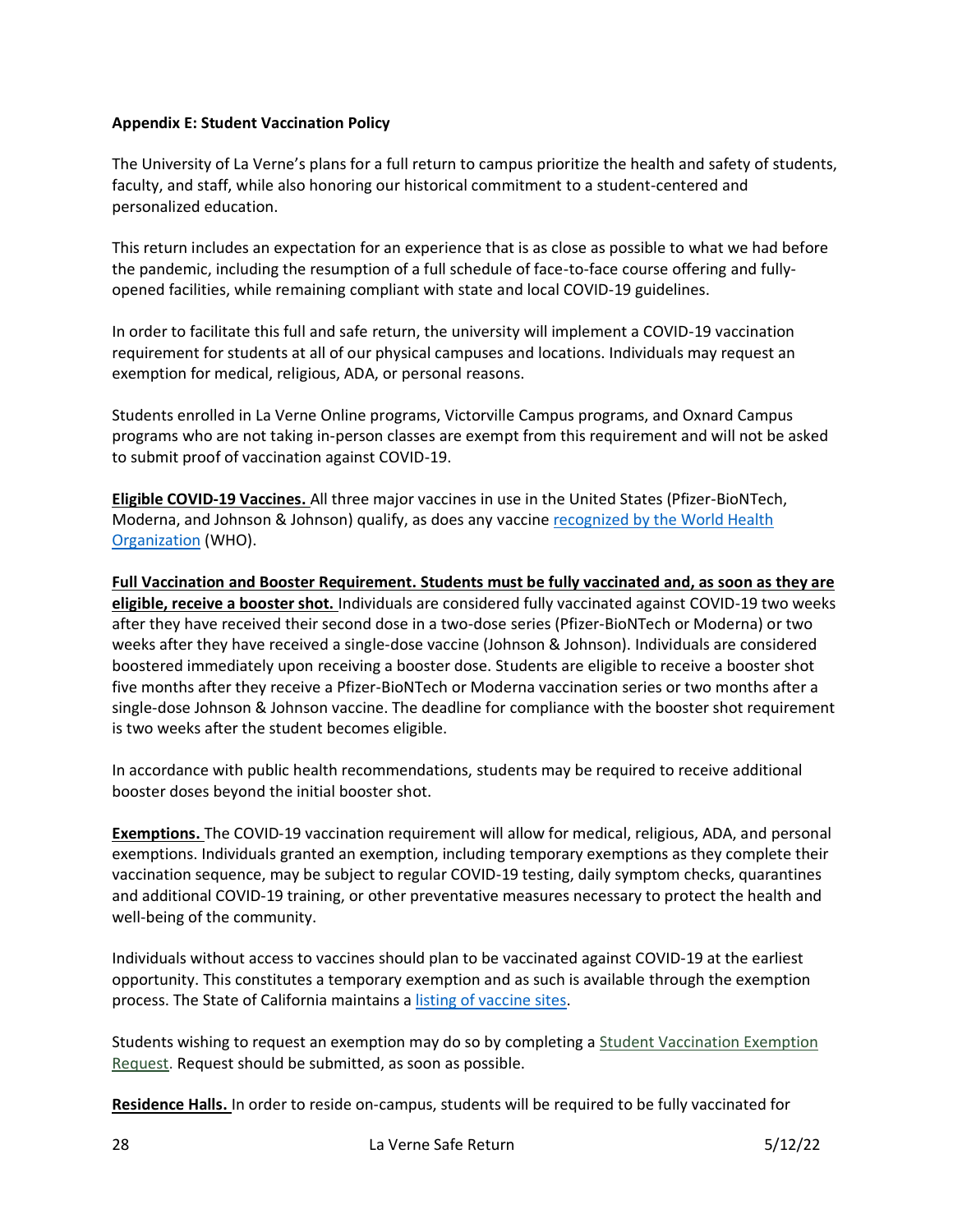COVID-19 and submit appropriate documentation to the university or have an approved exemption by their respective move-in date. Students who have not submitted documentation or have an approved exemption may not be allowed to move-in.

International students and/or those without access to vaccines should plan to be vaccinated against COVID-19 at the earliest opportunity possible, but no later than the start of classes. Students may be housed in a single room while they complete their vaccination sequence, as space permits.

Students who wish to live in residence halls may only be exempt for medical, ADA, or religious reasons.

**Athletics.** Students participating in campus athletics will be subject to the same vaccination requirements as the general student body.

**COVID-19 Vaccination Documentation Application.** In support of these measures, the university has partnered with Med+Proctor to securely and confidentially collect COVID-19 vaccination documentation. Student information will be kept confidential.

Students may submit a vaccination record by going to: [Med+Proctor.](https://secure.medproctor.com/Account/SignIn?hsCtaTracking=743469c4-129c-4bb4-b028-c50170c84c00%7C38f1b344-5c56-4ddd-bb6f-7384e4d06744)

For questions about Med+Proctor contact Jamie Solis, Director of Student Health Center, at [jsolis@laverne.edu.](mailto:jsolis@laverne.edu)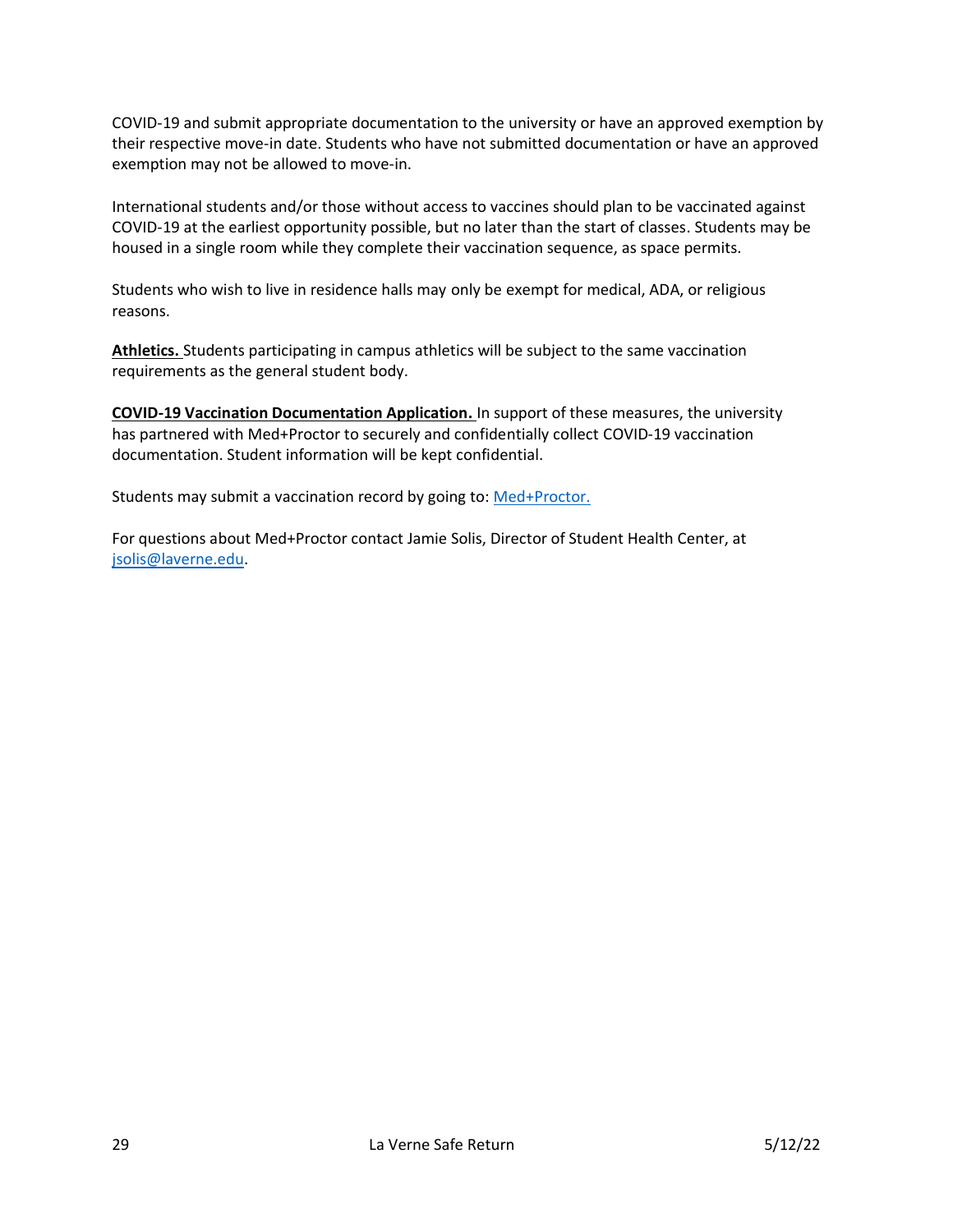## <span id="page-29-0"></span>**Appendix F: Blank**

This page is intentionally left blank.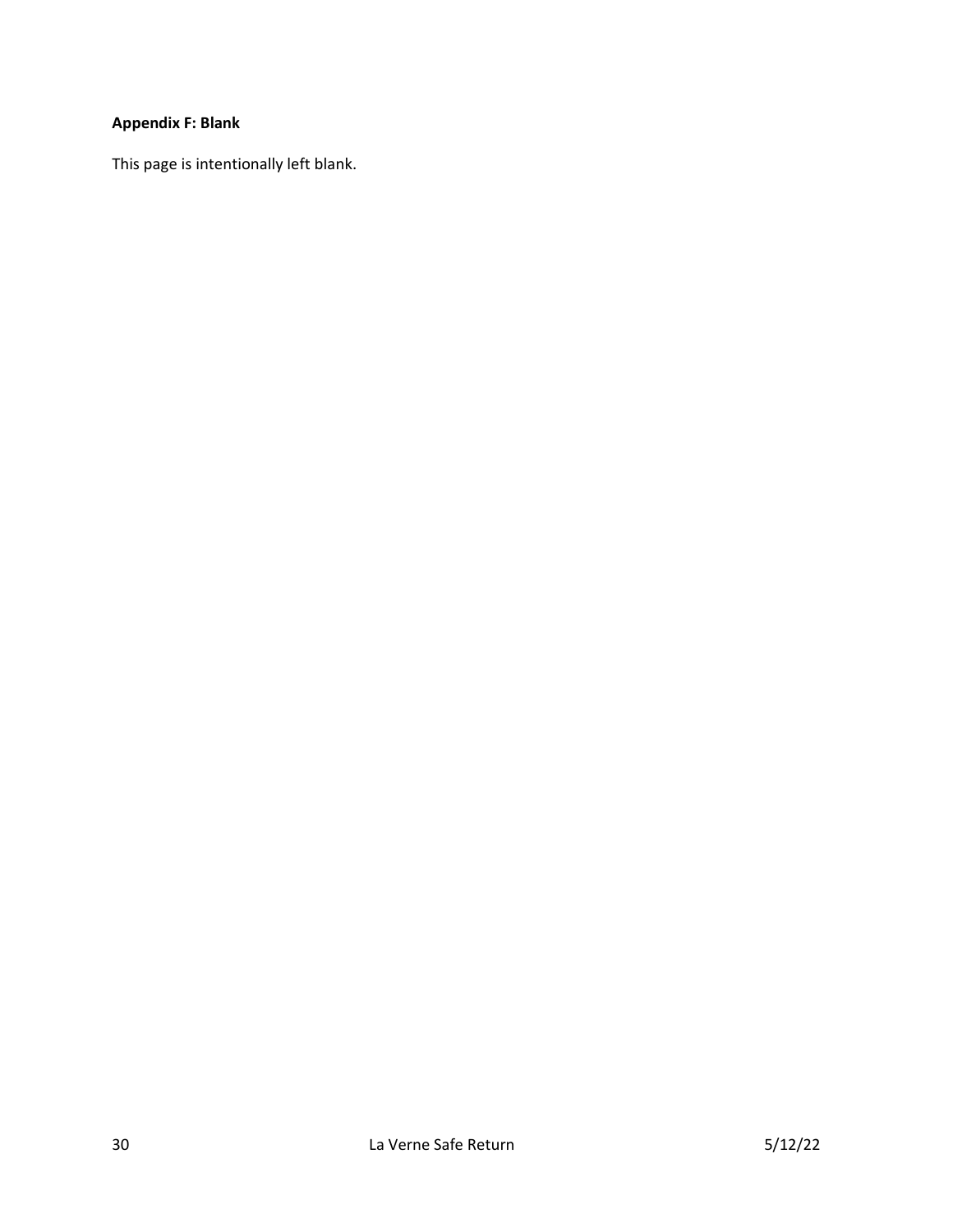#### <span id="page-30-0"></span>**Appendix G: Events**

The university is returning to its normal event scheduling/reservation process for most events. Individuals who want to reserve space for an event may contact events@laverne.edu.

Summer camps, [day camps,](http://publichealth.lacounty.gov/media/Coronavirus/docs/protocols/Reopening_DayCamps.pdf) and [overnight camps](http://publichealth.lacounty.gov/media/coronavirus/docs/protocols/Reopening_OvernightCamps.pdf) must adhere to additional requirements from the Los Angeles County Department of Public Health and will require review by the COVID-19 Review Committee. Requests for review can be submitted using th[e Activities Request Form.](https://myportal.laverne.edu/web/campus-safety/covid-event-request)

Events with gatherings of 200 individuals or more, regardless of indoor or outdoor setting, will require a review by COVID-19 Review Committee. Requests for review can be submitted using the [Activities](https://myportal.laverne.edu/web/campus-safety/covid-event-request)  [Request Form.](https://myportal.laverne.edu/web/campus-safety/covid-event-request)

**Event Capacity:** Indoor and outdoor events will function at normal capacity levels.

#### **Event planning guidance**:

- To the extent possible, events should take place outdoors.
- Organizers should plan to record attendance.
- Organizers should plan to make hand sanitizers readily available at event.
- Organizers should inform guests/participants, through signage and information sent prior to the event, of behavior expectations, including:
	- $\circ$  Appropriate wearing of masks in alignment with guidelines elsewhere in this document.
- If guests/participants are ill or displaying symptoms, they should stay home and contact a health care professional.

**Events and Scheduling Office Support**: The Events and Scheduling Office will support safe events by:

- Providing set up of tables, chairs, and other equipment
- Cleaning and disinfecting event equipment before and after every event
- Informing organizers of locations of washing stations (i.e. bathrooms) or assisting in providing hand sanitizer stations where appropriate
- Providing additional signage in support of COVID-19 safety and etiquette
- As feasible, providing and assisting with equipment for virtual delivery of event

**Food**: Prepackaged or pre-prepared food is recommended.

**Outside Groups or Events**: Outside groups that are not associated with or coordinated by the university may not use the university for events and are not permitted on university property.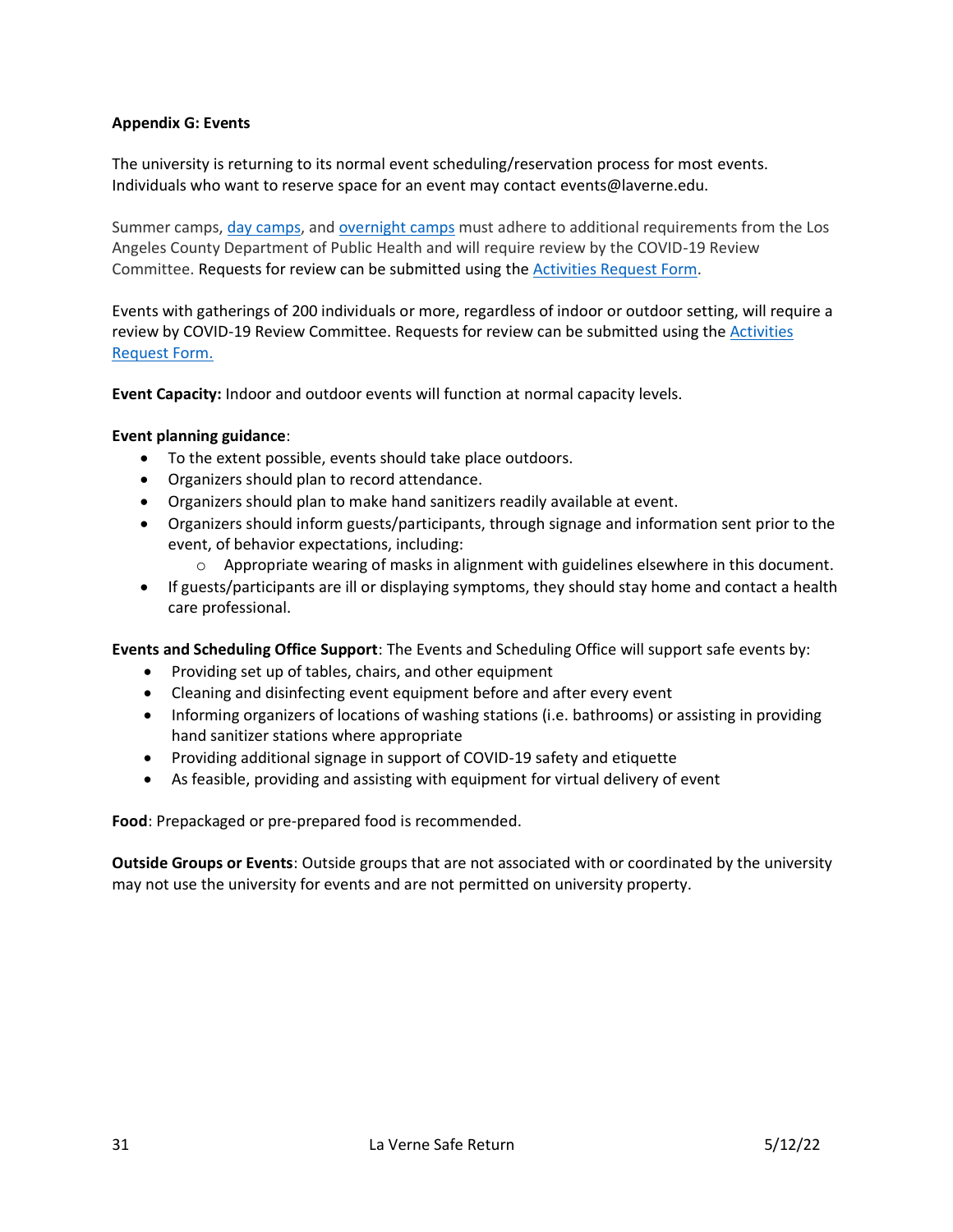#### <span id="page-31-0"></span>**Appendix H: On-Campus Dining**

The following measures are being put in place to maintain a safe and healthy on-campus dining experience.

- Cleaning and disinfecting: Dining staff will engage in consistent cleaning and disinfection of tables and other high contact surfaces in dining halls during service hours.
- Reception station and food station will have glass or plexiglass partitions.
- Utensils and condiments will be individual/single use or pre-packaged.
- Staff will serve guests at food stations.
- Dining staff will engage in safety and preventative actions including: participation in mandatory training on COVID-19 and food preparation hygiene, symptom checks prior to starting work, and use of PPE, including face coverings and gloves.
- Hand sanitizer stations will be placed throughout the dining facility.
- Appropriate signage will be available throughout the facility reminding guests of COVID-19 hygiene and etiquette.
- Guests will be asked to follow guidelines for wearing face coverings as outlined elsewhere in this document.
- If guests are ill or displaying symptoms, they are asked to not enter the facility, stay home, and contact a health care professional. The dining hall will work with guests who are ill and live on campus to ensure that to-go meals are provided/made available to them.
- Guests are highly discouraged from food sharing.
- To-go meals options will be made available for all guests.

Safety measures will be reviewed and updated as appropriate to ensure compliance with safety standards and optimization of guest experience.

For questions about food/dining COVID-19 safety measures, please contact [beck.farraj@cafebonappetit.com](mailto:beck.farraj@cafebonappetit.com)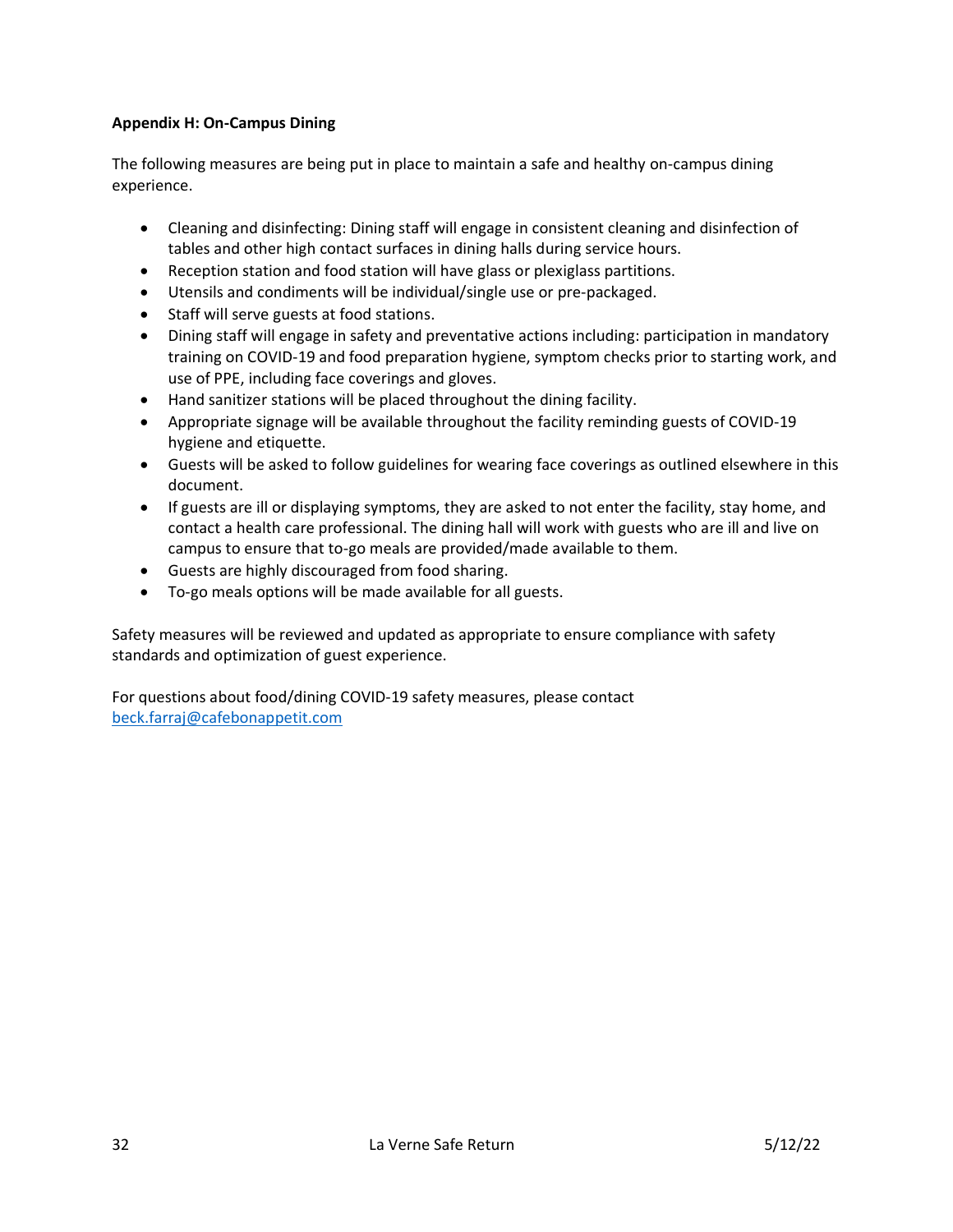#### <span id="page-32-0"></span>**Appendix I: Plan Leadership and Working Groups**

#### **President's Cabinet Safe Return Committee**

Todd Britton – Chief Information Officer and Associate Vice President, Office of Information Technology Shannon Capaldi – Director, Office of the President and Board Affairs Doajo Hicks – General Counsel Rod Leveque – Associate Vice President, Office of Strategic Communications Sherri Mylott – Vice President of University Advancement (chair) Kerop Janoyan – Provost and Vice President of Academic and Student Affairs Juan Regalado – Chief Student Affairs Officer Alison Vicroy – Assistant General Counsel Lori Gordien Case – Associate Vice President, Finance and Human Resources

#### **COVID-19 Containment, Response, and Control Team**

Alison Vicroy – Assistant General Counsel (chair, COVID-19 Compliance Officer) Joanna Engle-Finer – Director of Athletic Training Services Jamie Solis – Director of Student Health Services Elizabeth Galioto – COVID-19 Support Staff

#### **Coronavirus Monitoring Committee**

Juan Regalado – Chief Student Affairs Officer (chair) Ruben Ibarra – Director, Campus Safety Jamie Solis – Director, Student Health Services Alison Vicroy – Assistant General Counsel, COVID Compliance Officer Alex Soto – Director, Risk Management Lori Gordien – Associate Vice President, Finance Debbie Deacy – Director, Purchasing, Procurement and Receiving Joanna Engel – Head Athletic Trainer Carrie Lewis-Hasse – Assistant Dean, Regional and Online Campuses Chinyere Okoronkwo – Director of Employee Relations Vanessa Covey – Senior Human Resources Coordinator Hany Seyam – Senior Director, Information Technology Infrastructure Shane Rodrigues – Classified Committee Representative Lizeth Shariffi – AP Committee Representative

#### **Academic Affairs Coronavirus Committee**

Naomi Aguilar — Executive Assistant, Office of the Provost Brian Best — Senior Instructional Technologist Brian Clocksin –Vice Provost Kathy Duncan – Professor of Management Adam Evans – Registrar Susan Lomeli — Director, Burbank Campus Juli Minoves-Triquell – Associate Professor, Political Science Cynthia Olivas — Associate Professor, Education Misty Pitts – Assistant Director and Learning Management System Administrator Juan Regalado – Chief Student Affairs Officer Jeremy Schnieder – Director, Center for Teaching and Learning Vinaya Tripuraneni – University Librarian and Professor